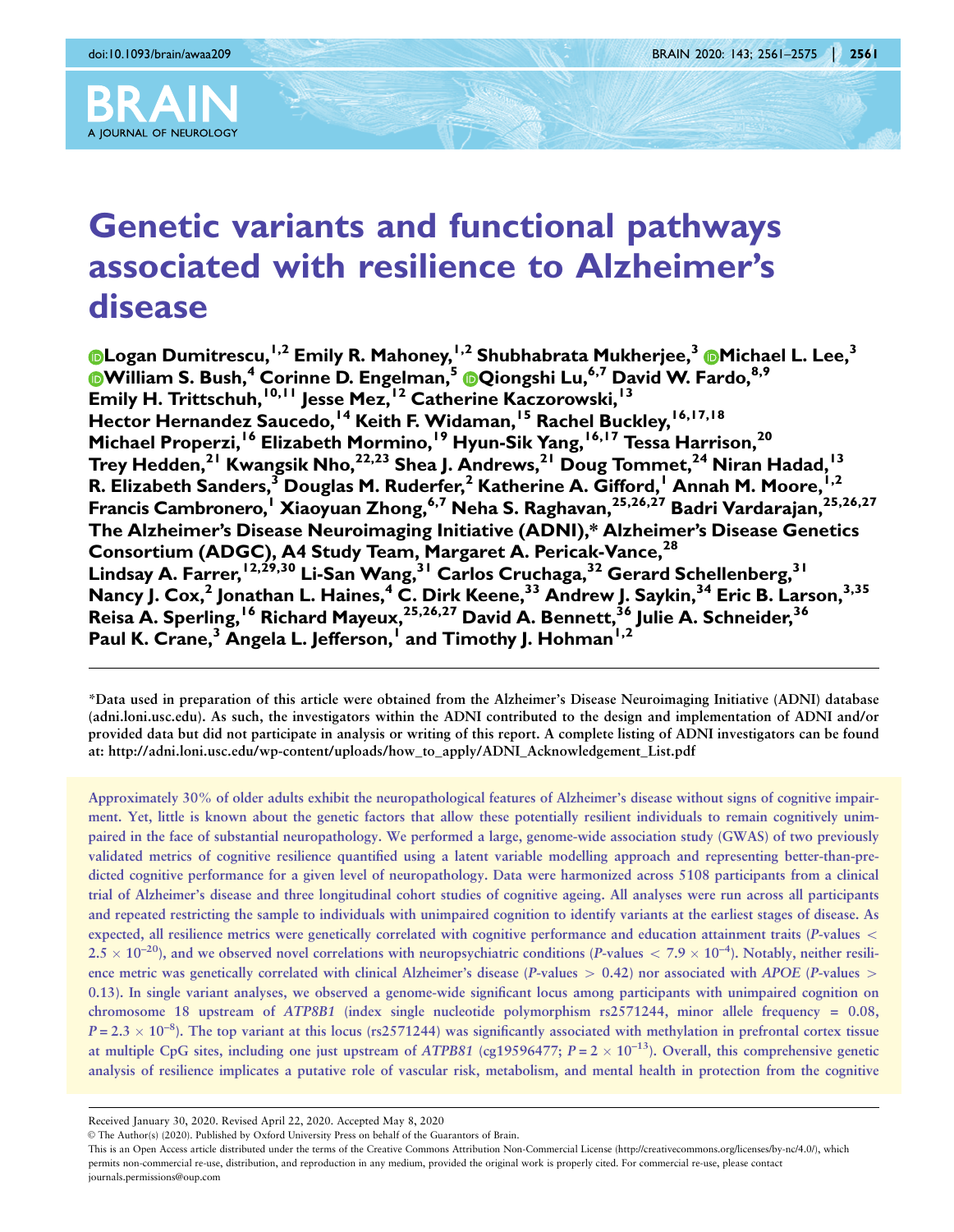#### 2562 | BRAIN 2020: 143; 2561–2575 L. Dumitrescu et al.

consequences of neuropathology, while also providing evidence for a novel resilience gene along the bile acid metabolism pathway. Furthermore, the genetic architecture of resilience appears to be distinct from that of clinical Alzheimer's disease, suggesting that a shift in focus to molecular contributors to resilience may identify novel pathways for therapeutic targets.

- 1 Vanderbilt Memory and Alzheimer's Center, Vanderbilt University Medical Center, Nashville, TN, USA
- 2 Vanderbilt Genetics Institute, Vanderbilt University Medical Center, Nashville, TN, USA
- 3 Department of Medicine, University of Washington, Seattle, WA, USA
- 4 Cleveland Institute for Computational Biology, Department of Population and Quantitative Health Sciences, Case Western Reserve University, Cleveland, OH, USA
- 5 Department of Population Health Sciences, School of Medicine and Public Health, University of Wisconsin-Madison, Madison, WI, **USA**
- 6 Department of Statistics, University of Wisconsin-Madison, Madison, WI, USA
- 7 Department of Biostatistics and Medical Informatics, University of Wisconsin-Madison, Madison, WI, USA
- 8 Department of Biostatistics, College of Public Health, University of Kentucky, Lexington, KY, USA
- 9 Sanders-Brown Center on Aging, University of Kentucky, Lexington, KY, USA
- 10 Department of Psychiatry and Behavioral Sciences, University of Washington School of Medicine, Seattle, WA, USA
- 11 VA Puget Sound Health Care System, GRECC, Seattle, WA, USA
- 12 Deparment of Neurology, Boston University School of Medicine, Boston, MA, USA
- 13 The Jackson Laboratory, Bar Harbor, ME, USA
- 14 UC Davis Alzheimer's Disease Research Center, Department of Neurology, University of California Davis Medical Center, Sacramento, CA, USA
- 15 University of California at Riverside, Riverside, CA, USA
- 16 Department of Neurology, Massachusetts General Hospital/Harvard Medical School, Boston, MA, USA
- 17 Center for Alzheimer's Research and Treatment, Department of Neurology, Brigham and Women's Hospital/Harvard Medical School, Boston, MA, USA
- 18 Melbourne School of Psychological Sciences, University of Melbourne, Melbourne, Australia
- 19 Department of Neurology and Neurological Sciences, Stanford University, Stanford, CA, USA
- 20 Helen Wills Neuroscience Institute, University of California Berkeley, Berkeley, CA, USA
- 21 Icahn School of Medicine at Mount Sinai, New York City, NY, USA
- 22 Department of Radiology and Imaging Sciences, Indiana Alzheimer Disease Center, Indiana University School of Medicine, Indianapolis, IN, USA
- 23 Center for Computational Biology and Bioinformatics, Indiana University School of Medicine, Indianapolis, IN, USA
- 24 Department of Psychiatry and Human Behavior, Brown University School of Medicine, Providence, RI, USA
- 25 Department of Neurology, Columbia University, New York, NY, USA
- 26 The Taub Institute for Research on Alzheimer's Disease and The Aging Brain, Columbia University, New York, NY, USA
- 27 The Institute for Genomic Medicine, Columbia University Medical Center and The New York Presbyterian Hospital, New York, NY, USA
- 28 John P. Hussman Institute for Human Genomics, University of Miami School of Medicine, Miami, FL, USA
- 29 Department of Biostatistics, Boston University School of Public Health, Boston, MA, USA
- 30 Department of Medicine (Biomedical Genetics), Boston University School of Medicine, Boston, MA, USA
- 31 Penn Neurodegeneration Genomics Center, Department of Pathology and Laboratory Medicine, University of Pennsylvania Perelman School of Medicine, Philadelphia, PA, USA
- 32 Department of Psychiatry, Washington University School of Medicine, St. Louis, MO, USA
- 33 Department of Pathology, University of Washington, Seattle, WA, USA
- 34 Department of Radiology and Imaging Sciences, Indiana University School of Medicine, Indianapolis, IN, USA
- 35 Kaiser Permanente Washington Health Research Institute, Seattle, WA, USA
- 36 Rush Alzheimer's Disease Center, Rush University Medical Center, Chicago, IL, USA

Correspondence to: Timothy J. Hohman, PhD Vanderbilt Memory and Alzheimer's Center Vanderbilt University Medical Center 1207 17th Ave S Nashville, TN 37212, USA E-mail: Timothy.J.Hohman@vumc.org

Keywords: Alzheimer's disease; amyloid; resilience; GWAS; reserve

Abbreviations: ACT = Adult Changes in Thought study; ADGC = Alzheimer's Disease Genetics Consortium; ADHD = attention deficit hyperactivity disorder; ADNI = The Alzheimer's Disease Neuroimaging Initiative; e/h/mQTL = expression/histone/methylation quantitative trail loci; GWAS = genome-wide association study; OCD = obsessive compulsive disorder; ROS/MAP = Religious Orders Study and Rush Memory and Aging Project; SNP = single nucleotide polymorphism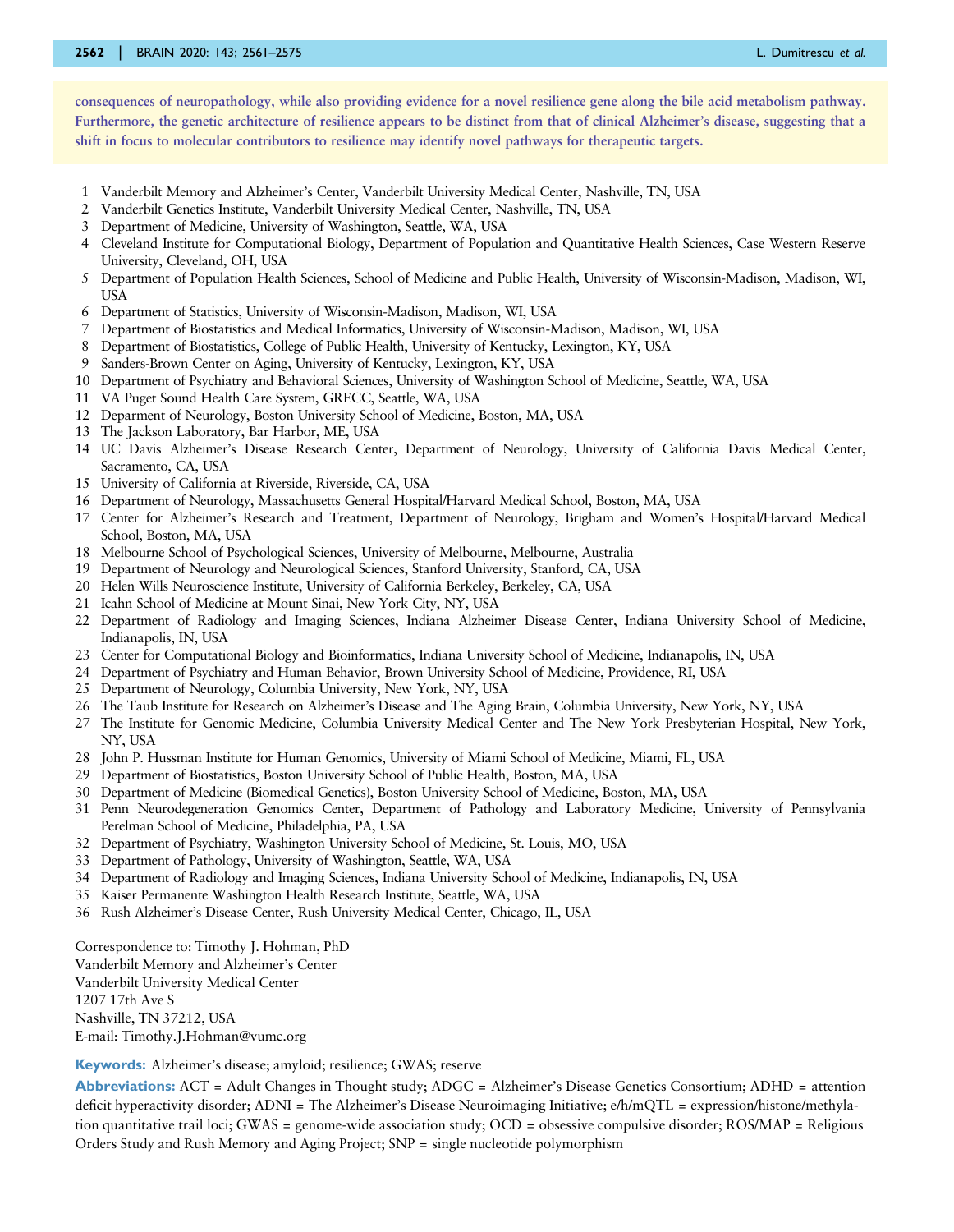### Introduction

Alzheimer's disease is characterized by the presence of neuritic plaques and neurofibrillary tangles in the brain at autopsy. Clinically, it presents with progressive cognitive impairment. Yet, due to the long prodromal period of Alzheimer's disease and unknown biological factors, not everyone with Alzheimer's disease neuropathology presents with cognitive impairment. In fact, among cognitively unimpaired volunteers agreeing to autopsy at the time of death, 70% have varying degrees of Alzheimer's disease pathology ([Sonnen](#page-14-0) et al., 2011), and 30% have sufficient neuropathology in their brain to meet neuropathological criteria for Alzheimer's disease (i.e. 'asymptomatic Alzheimer's disease') ([Rahimi and Kovacs, 2014\)](#page-14-0). Identifying the molecular factors that underlie the resilience observed in asymptomatic Alzheimer's disease may provide novel therapeutic targets for clinical intervention and provide additional insight into the genetic architecture of Alzheimer's disease.

While there has been some prior discovery work using genomic data [\(Mostafavi](#page-14-0) et al., 2018; Yu et al.[, 2018\)](#page-14-0), previous work characterizing the genetic contributors to asymptomatic Alzheimer's disease has primarily focused on candidate genes ([Monsell](#page-14-0) et al., 2013, [2017;](#page-13-0) [Franzmeier](#page-13-0) et al.[, 2019](#page-13-0)) due to the lack of sufficient sample size to complete full genome-wide analyses. A major barrier in moving analyses forward has been the categorical definitions of asymptomatic Alzheimer's disease that drastically reduce the number of participants available for analysis. In the past decade, residual approaches to quantifying continuous metrics of 'resilience' have emerged as potential endophenotypes for genetic analyses (Yu et al.[, 2015](#page-14-0); White et al.[, 2017](#page-14-0); Boyle *et al.*[, 2019\)](#page-13-0). The basic approach is to deconvolve cognitive scores into components that are explained and unexplained by proxy or direct measures of neuropathology (Reed *et al.*[, 2010](#page-14-0)). These residual approaches model betterthan and worse-than predicted cognitive performance to represent higher versus lower resilience (Yu et al.[, 2015](#page-14-0); [Boyle](#page-13-0) et al.[, 2019](#page-13-0)). Recently, our group has extended these residual approaches to quantify and validate continuous metrics of 'cognitive resilience' (representing better-thanpredicted cognitive performance given an individual's burden of Alzheimer's disease neuropathology) and 'brain resilience' (representing better-than-predicted brain volumes given an individual's burden of Alzheimer's disease neuropathology) ([Hohman](#page-13-0) *et al.*, 2016b). These continuous metrics are strong predictors of future cognitive decline and cognitive impair-ment [\(Hohman](#page-13-0) et al., 2016b). The goal of the present analysis was to evaluate genetic predictors of cognitive resilience across the genome.

A few genome-wide analyses have been completed that focus on resilience in asymptomatic Alzheimer's disease, al-though with limited sample sizes [\(Hohman](#page-13-0) et al., 2014a, [b](#page-13-0), [2016](#page-13-0)a; White et al.[, 2017\)](#page-14-0). Recently,  $\sim$ 3000 samples with both whole-genome genetic data and *in vivo* brain measures of amyloid burden from the Anti-Amyloid Treatment in Asymptomatic Alzheimer's Disease (A4) clinical trial were made publicly available, providing an unmatched resource for exploring the genetics of resilience to Alzheimer's disease. We performed the largest  $(n = 5108)$  genome-wide association study (GWAS) of cognitive resilience in Alzheimer's disease by leveraging harmonized resilience metrics across the cross-sectional A4 study and three longitudinal cohort studies of Alzheimer's disease. Validation of identified genomic candidates was completed using gene expression data from post-mortem brain tissue and genotype data from large-scale case/control datasets of Alzheimer's disease. Importantly, we also performed comprehensive genetic correlation and pathway analyses to provide critical information about the fundamental biological pathways that may protect the brain from the downstream consequences of Alzheimer's disease neuropathology.

# Materials and methods

#### **Participants**

Participant data was acquired from multiple cohort studies including screening data from the A4 Study, the Alzheimer's Disease Neuroimaging Initiative (ADNI), the Religious Orders Study and Rush Memory and Aging Project (ROS/MAP), and the Adult Changes in Thought (ACT) Study. The A4 Study screening data were acquired as part of a clinical trial that began in 2014 ([Sperling](#page-14-0) et al., 2014). All participants were recruited with unimpaired cognition, and amyloid PET imaging was performed at screening. Additionally, participants with a Delayed Logical Memory score  $6$  or  $>18$  were excluded from PET scans and are not included in the present analysis. ADNI was launched in 2003 and over the four phases of the study now includes  $>1800$  individuals aged 55–90 [\(www.adni](http://www.adni-info.org)[info.org](http://www.adni-info.org)). Recruitment was designed to mimic clinical trials and therefore included individuals with unimpaired cognition, mild cognitive impairment, and Alzheimer's disease at baseline. Data from ADNI-1, ADNI-2, and ADNI-GO are included in the present analyses. ACT began in 1994 and recruited a random sample of nondemented older adults from the Seattle metropolitan area (Kukull et al.[, 2002](#page-13-0)). A subset of participants in ACT agreed to brain donation and are included in these analyses. ROS launched in 1994 and recruited Catholic nuns, priests, and brothers from across the USA, and MAP launched in 1997 and recruited cognitively unimpaired older adults from the Chicago metropolitan area [\(Bennett](#page-13-0) *et al.*, 2018). Those who agreed to brain donation are included in the present analysis.

#### Amyloid PET acquisition

For ADNI and A4 participants, amyloid burden was quantified using amyloid PET. PET procedures in ADNI are described at the ADNI website [\(http://www.adni-info.org](http://www.adni-info.org)). A4 and ADNI are both largescale multisite studies for which PET amyloid acquisition was completed on multiple platforms, including GE, Philips, and Siemens. In all cases, PET data were acquired using a dynamic 3D scan with four 5-min frames acquired 50–70 min post injection. A subset of ADNI participant data were acquired using  $^{11}$ C-PiB, but the majority of ADNI and all of A4 was acquired using 18F-florbetapir. Standardized uptake value ratios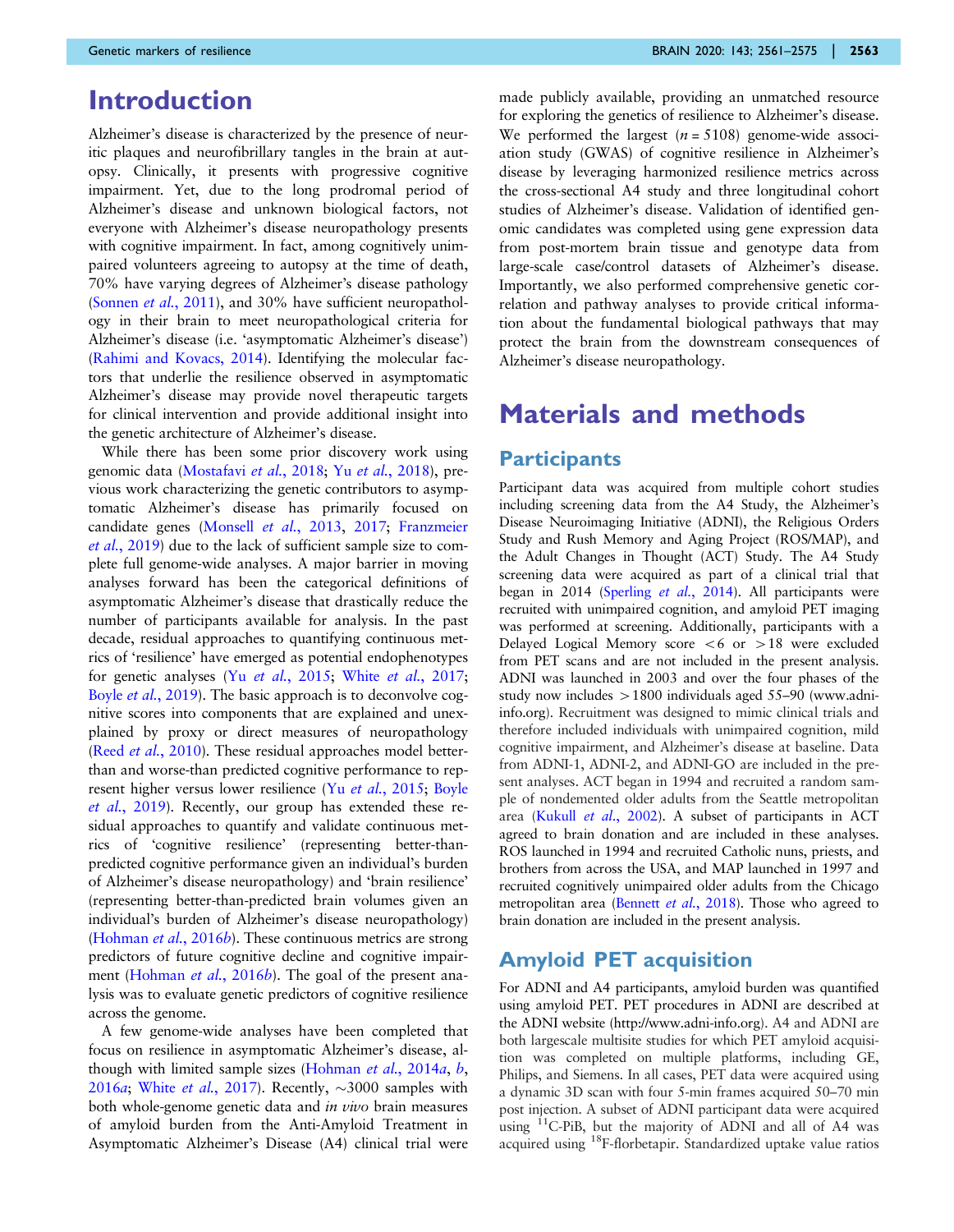(SUVR) were quantified relative to whole cerebellum, and a composite mean SUVR was quantified across cortical regions as a summary metric of amyloid burden.

### Amyloid PET processing and harmonization

Harmonization of amyloid PET levels was performed using composite cortical values calculated within ADNI and A4 separately. We applied a Gaussian Mixture Model (GMM) within each dataset to place values on the same scale using a recently developed harmonization algorithm [\(Properzi](#page-14-0) et al., 2019). GMMs were estimated among cognitively unimpaired individuals using a two-component model fit and applied to the entire sample. Mean SUVRs were scaled and normalized using the mean and standard deviation estimated from the predicted amyloid-negative (amyloid–) Gaussian distribution. A more comprehensive assessment of this and alternative harmonization approaches was recently published by our group [\(Raghavan](#page-14-0) et al.[, 2020\)](#page-14-0), but we used the present approach because it makes the fewest assumptions about the data and was more robust to outliers than alternative approaches. One alternative that we investigated previously is using the predicted amyloid– and amyloid-positive  $(amyloid +)$  distribution to give more sensitiv-ity in the high end of the amyloid + range [\(Raghavan](#page-14-0) et al., [2020\)](#page-14-0). The current approach focusing on amyloid– does have limitations in the high end of amyloid + , so it is possible that we are underestimating the extent of amyloidosis in late stage disease. That said, our head to head comparison previously showed very small differences across harmonization approaches when amyloid is an outcome, and they would be further attenuated in the current context when amyloid levels are leveraged as a linear predictor [\(Raghavan](#page-14-0) et al., 2020). The final scaled score represents a z-score based on the predicted amyloid– distribution among cognitively unimpaired older adults.

#### Post-mortem assessment of neuropathology

For ACT and ROS/MAP participants, neuritic plaque burden was quantified with Consortium to Establish a Registry for Alzheimer's Disease (CERAD) scores. A comprehensive neuropathological evaluation was completed at each site, including full CERAD staging as previously described (Mirra et al.[, 1991\)](#page-13-0).

#### Neuropsychological composites

Harmonization of cognitive tests in ADNI and A4 was completed using the Preclinical Alzheimer Cognitive Composite (PACC), calculated in each dataset individually using item level data from Logical Memory Immediate and Delayed Recall, WAIS-R Digit Symbol Substitution Test, the Mini-Mental State Examination, and the Selective Reminding Test or the delayed word recall from the Alzheimer's Disease Assessment Scale-Cognitive Subscale (ADAS-Cog). In all four datasets, a previously published protocol to harmonize neuropsychological scores in the domains of memory and executive function was used [\(Crane](#page-13-0) et al.[, 2017\)](#page-13-0). A memory composite was calculated in all four datasets, and an executive function composite was quantified in ACT, ADNI, and ROS/MAP (there was insufficient item level data in A4). The inclusion of three composite measures allowed



Figure 1 Quantification of resilience metrics. Residuals from linear regression models in which a cognitive score was regressed on age, sex, and amyloid levels were extracted and entered as indicator variables in a partial least squares path model using established procedures. Combined resilience was quantified as a second order latent trait in the model in which educational attainment was included as an additional indicator variable. PACC = Preclinical Alzheimer Cognitive Composite.

each dataset to have multiple indicator variables, providing a robust anchoring of resilience metrics across datasets. A detailed description of the item level data and model that was included in these composite metrics is presented in the [Supplementary](https://academic.oup.com/brain/article-lookup/doi/10.1093/brain/awaa209#supplementary-data) [material.](https://academic.oup.com/brain/article-lookup/doi/10.1093/brain/awaa209#supplementary-data)

#### Quantification of resilience metrics

Resilience metrics were quantified using established procedures ([Hohman](#page-13-0) *et al.*, 2016b) and the model is presented in Fig. 1. Briefly, individual regression models estimated amyloid pathology associations with cognition covarying for age and sex. A robust weighted least squares estimator in a confirmatory factor analysis was quantified using Mplus (Muthén and Muthén, [1998:](#page-14-0) 2015) (version 7.31) to summarize residuals from the linear regression models into composite measures representing the degree to which an individual performed better or worse than predicted given their age, sex, and amyloid load (note that years of education was integrated into the second order latent trait). The outcomes of interest were residual cognitive resilience and combined resilience where residual cognitive resilience was quantified from residuals and combined resilience was summarized as the covariance of educational attainment with residual cognitive resilience. A detailed description of the methodology and quantified resilience metrics is presented in the [Supplementary material.](https://academic.oup.com/brain/article-lookup/doi/10.1093/brain/awaa209#supplementary-data)

#### Genotype processing and quality control

Genotyping in all cohorts was performed using DNA extracted from whole blood or brain tissue on different genotyping arrays. For A4, the Illumina Global Screening Array was used for genotyping. ACT participants were genotyped on an Illumina Human660W-Quad. Three Illumina platforms were used in ADNI: Human610-Quad, HumanOmniExpress, and Omni 2.5M. ROS/MAP genotypes were also obtained on three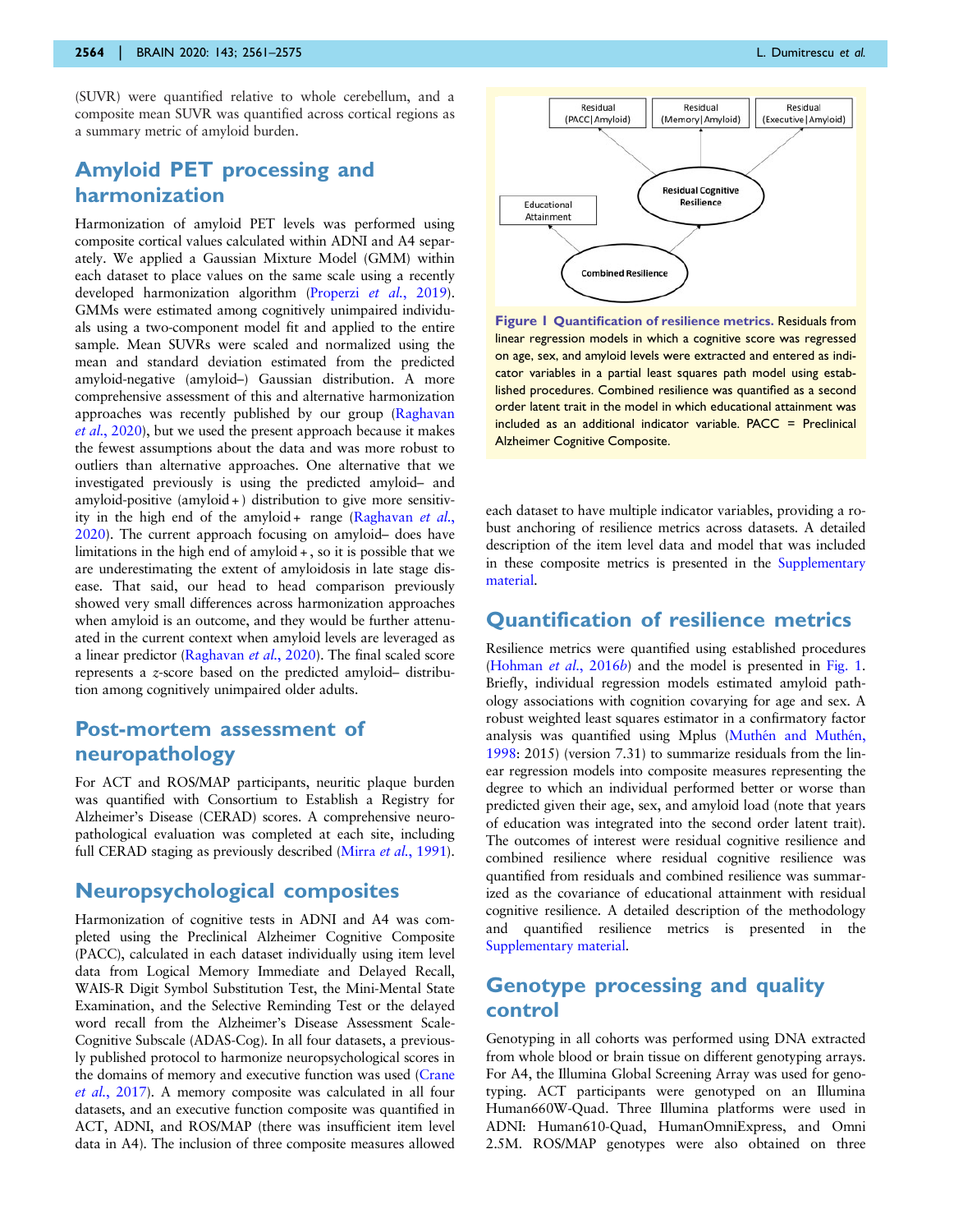platforms: Affymetrix Genechip 6.0, Illumina Human1M, and Illumina Global Screening Array. In ADNI and ROS/MAP, sample sets genotyped on different arrays were processed and imputed in parallel and merged after imputation. Quality control (QC) was performed using standard procedures, including removal of single nucleotide polymorphisms (SNPs) and samples with  $> 5\%$  genotype missingness, removal of SNPs with  $< 1\%$ minor allele frequency (MAF) or Hardy-Weinberg Equilibrium (HWE) P-values  $< 10^{-6}$ , and removal of samples with sex discrepancies, cryptic relatedness (pi-hat  $> 0.25$ ), or who were not non-Hispanic White by self-report or by population principal component analysis.

Genotypes were then imputed with Minimac3 on the Michigan Imputation Server ([https://imputationserver.sph.](https://imputationserver.sph.umich.edu) [umich.edu\)](https://imputationserver.sph.umich.edu) using the HRC r1.1 2016 reference panel. Postimputation QC steps included removal of SNPs with imputation quality score  $\mathrm{R}^2$  < 0.90, call rate < 95%, MAF < 1%, or HWE P-value  $< 10^{-6}$ . Imputed datasets were then merged for the two autopsy cohorts (ACT and ROS/MAP) and the two PET imaging cohorts (A4 and ADNI). Non-overlapping SNPs (i.e. those with missingness  $> 95\%$ ) were excluded. A total of 4 840 740 SNPs remained and were included in the analysis.

#### Statistical analyses

Our analysis workflow is presented in Fig. 2. Following phenotype harmonization and calculation of resilience metrics (i.e. residual cognitive resilience and combined resilience) for each cohort, genome-wide association analyses were completed using linear regression in PLINK (version 1.9, [https://](https://www.cog-genomics.org/plink/1.9) [www.cog-genomics.org/plink/1.9](https://www.cog-genomics.org/plink/1.9)). GWAS was performed in the combined autopsy dataset and the combined PET dataset. For each dataset, two models were run. The first model estimated resilience among individuals across the spectrum of dementia, including individuals with unimpaired cognition, mild cognitive impairment, and Alzheimer's disease. The second model restricted the sample to individuals with unimpaired cognition to focus on resilience during the preclinical phase of disease. In all models, covariates included age, sex, and the first three population principal components. The genome-wide threshold for statistical significance was set a priori at  $\alpha = 5 \times 10^{-8}$ . Summary statistics at each marker across the autopsy dataset and the PET dataset were then combined in a fixed-effect meta-analysis using the GWAMA software program (Mägi and Morris, 2010).

We first summarized genetic signal across the genome using summary statistics from our resilience GWAS to estimate genetic correlations between resilience phenotypes and 67 complex traits with publicly accessible GWAS summary statistics using the Genetic Covariance Analyzer (GNOVA) program (Lu [et al.](#page-13-0), [2017](#page-13-0)). Details about the source of summary statistics for each trait are presented in [Supplementary Table 1](https://academic.oup.com/brain/article-lookup/doi/10.1093/brain/awaa209#supplementary-data). This provided a first level of validation that the genetic signal in our analysis was correlated with common phenotypes (e.g. cognitive performance and educational attainment) while also providing insight into novel resilience associations. Additionally, we replicated our top genomic correlation results leveraging the BADGERS program (Yan *et al.*[, 2018](#page-14-0)) and quantified correlation across 1738 traits in the UK Biobank [\(http://biobank.](http://biobank.ndph.ox.ac.uk/showcase/) [ndph.ox.ac.uk/showcase/](http://biobank.ndph.ox.ac.uk/showcase/)). To aid in interpretation of genetic covariance results, we also quantified heritability estimates using the Genome-wide Complex Trait Analysis (GCTA) tool ([Yang](#page-14-0)



Figure 2 Workflow of analytical activities.  $CU =$  cognitively unimpaired.

et al.[, 2011](#page-14-0)). Heritability of each resilience phenotype was quantified within the PET and Autopsy datasets separately, and within a combined dataset including all samples. Estimates were quantified across all participants and when restricting the sample to individuals with unimpaired cognition.

Next, we performed gene- and pathway-level analyses using VEGAS2 (Liu et al.[, 2010;](#page-13-0) [Mishra and Macgregor, 2015,](#page-13-0) [2017\)](#page-13-0) and PrediXcan [\(Gamazon](#page-13-0) et al., 2019). PrediXcan models were estimated for 44 tissues in the GTEx Portal and for additional disease relevant tissues, including prefrontal cortex from CommonMind and monocytes from the Multi-Ethnic Study of Atherosclerosis (MESA). Correction for multiple comparisons in gene-level analyses was quantified using the false discovery rate (FDR) procedure, which accounted for all 258 562 gene-tissue combinations. The a priori threshold for significance of the VEGAS pathway results was  $P < 1 \times 10^{-5}$ , which was based on a simulation-derived 95% empirical significance threshold taking into account the multiple testing of 6213 correlated pathways [\(Mishra and MacGregor, 2017](#page-13-0)).

Finally, single variant GWAS loci were mapped to genes and functionally annotated leveraging INFERNO ([http://inferno.lisan](http://inferno.lisanwanglab.org/) [wanglab.org/\)](http://inferno.lisanwanglab.org/) ([Amlie-Wolf](#page-13-0) et al., 2018) and the Brain xQTL Serve database (<http://mostafavilab.stat.ubc.ca/xqtl/>) (Ng [et al.](#page-14-0), [2017](#page-14-0)). INFERNO integrates hundreds of publicly available functional genomics databases, including databases of transcription factor binding sites, expression quantitative trail loci (eQTL), and enhancer activity. The Brain xQTL Serve database includes additional eQTL, methylation-QTL (mQTL), and histone-QTL (hQTL) analyses.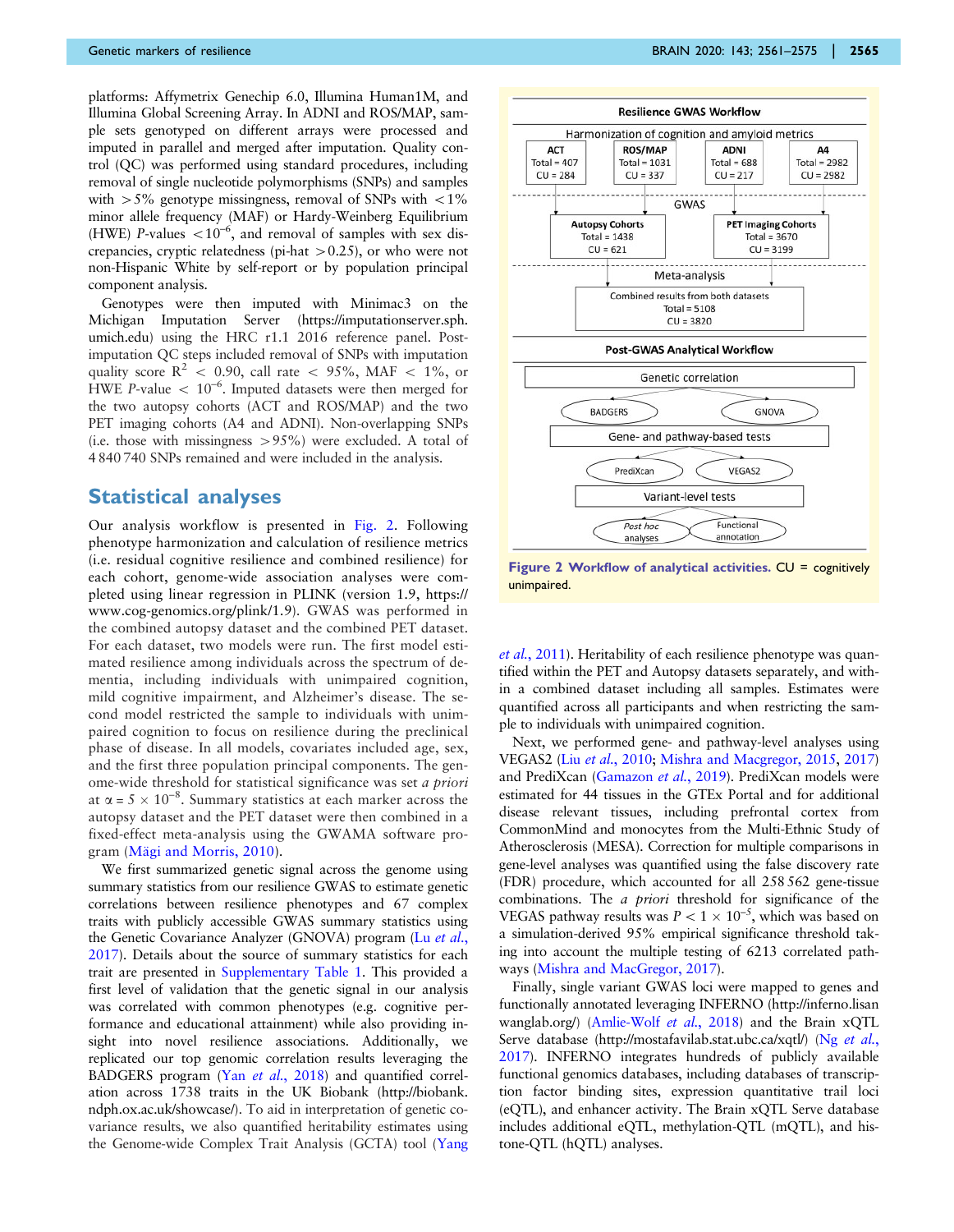#### Sensitivity analysis with educational attainment

Our primary model includes education as an indicator variable; thus, it does not allow for us to easily parse genetic effects due to education from those due to other resilience factors. For that reason, we recalculated the first-order latent trait residual cognitive resilience including years of education as a covariate and reran all genomic analyses. This metric for sensitivity analyses reflects variance in cognitive performance that is not due to age, sex, biomarker levels, or educational attainment.

### Sensitivity analysis limited to Alzheimer's disease cases

Resilience phenotypes were also quantified in the sample restricted to Alzheimer's disease cases ( $n = 668$ ) for comparison to the cognitively unimpaired results, with a particular focus on fit of the latent variable model and heritability of the resilience phenotypes.

#### Data availability

Data from the ADNI and A4 studies are shared through the LONI Image and Data Archive [\(https://ida.loni.usc.edu/](https://ida.loni.usc.edu/)). Data from ROS/MAP can be requested at [www.radc.rush.edu.](http://www.radc.rush.edu) Data from ACT can be accessed through the Data Query Tool ([http://](http://act.kpwashingtonresearch.org/dqt/) [act.kpwashingtonresearch.org/dqt/\)](http://act.kpwashingtonresearch.org/dqt/). GWAS summary statistics will be available through NIAGADS [\(https://www.niagads.org/](https://www.niagads.org/datasets) [datasets](https://www.niagads.org/datasets)).

## **Results**

Across the four cohorts, 5108 individuals (A4  $n = 2982$ ; ROS/MAP  $n = 1031$ ; ADNI  $n = 688$ ; ACT  $n = 407$ ) had both genome-wide genotype and resilience phenotype data, 3820 (75%) of whom were cognitively unimpaired. Participant characteristics are presented in [Table 1.](#page-6-0) In general, participants were mostly female (except for ADNI) and were well-educated. Individuals in the PET cohorts tended to be younger than individuals in the autopsy cohorts.

#### Genetic covariance results

Heritability estimates for each resilience phenotype are presented in [Supplementary Table 2.](https://academic.oup.com/brain/article-lookup/doi/10.1093/brain/awaa209#supplementary-data) Briefly, we observed larger heritability estimates when restricting the sample to individuals with unimpaired cognition (residual cognitive resilience  $h^2 = 0.20 - 0.28$ , combined resilience  $h^2 = 0.23 - 0.99$  compared to the entire sample (residual cognitive resilience  $h^2$  = 0.00–0.08, combined resilience  $h^2 = 0.19$ –0.67). We also quantified the phenotypic correlation between educational attainment and residual cognitive resilience, which was modest (Pearson's  $r = 0.15$ ,  $P < 0.001$ ).

Using the summary statistics from the resilience GWAS, we performed genetic covariance analyses to gain insight into any shared genetic basis of relevant biological processes. Pair-wise genetic covariances between combined resilience

GWAS results in all participants and 67 health-related phenotypes are depicted in [Fig. 3](#page-7-0) and presented in [Supplementary Table 3.](https://academic.oup.com/brain/article-lookup/doi/10.1093/brain/awaa209#supplementary-data) Ten genetic correlation analyses survived correction for multiple testing. We observed strong and expected positive correlations with cognitive performance and educational attainment ( $P < 1.4 \times 10^{-19}$ ), validating our metric and providing strong evidence of consistency in the observed polygenic signal across comparable measures from independent datasets.

Additionally, we observed multiple novel correlations, including two smoking behaviour phenotypes: age at smoking initiation (genetic correlation = 0.033;  $P = 2.0 \times 10^{-7}$ ) and number of cigarettes per day (genetic correlation =  $-0.021$ ;  $P = 8.0 \times 10^{-4}$ ). Additional novel correlations included two neuropsychiatric conditions, whereby increased genetic risk of obsessive compulsive disorder (OCD) was correlated with higher levels of resilience ( $P = 7.9 \times 10^{-4}$ ) while increased genetic risk of attention deficit hyperactivity disorder (ADHD) was associated with lower levels of resilience  $(P = 4.7 \times 10^{-6})$ . Interestingly, older age at first birth was associated with higher levels of resilience  $(P = 1.1 \times 10^{-8})$ . Genetic correlations with residual cognitive resilience were similar to those observed for combined resilience and were similar when restricting the sample to cognitively unimpaired individuals ([Supplementary Tables 3 and 4\)](https://academic.oup.com/brain/article-lookup/doi/10.1093/brain/awaa209#supplementary-data).

As a second level of validation, we also quantified genetic correlations with phenotypes in the UK Biobank leveraging a recently published method to perform phenome-wide association analyses leveraging summary statistics (Yan [et al.](#page-14-0), [2018\)](#page-14-0). Consistent with GNOVA results, we observed strong correlations with numerous education and cognitive phenotypes ([Supplementary Tables 5 and 6\)](https://academic.oup.com/brain/article-lookup/doi/10.1093/brain/awaa209#supplementary-data). We also verified correlations with age at first birth  $(P = 6.2 \times 10^{-12})$  and observed some intriguing novel correlations.

Interestingly, there was no evidence for genetic correlation between resilience phenotypes and clinical Alzheimer's disease ( $P = 0.45$ ). Similarly, when evaluating the 40 previously identified Alzheimer's disease risk variants from  $\sim$ 25 loci [\(Lambert](#page-13-0) et al., 2013; Jansen et al.[, 2019;](#page-13-0) [Kunkle](#page-13-0) et al., [2019\)](#page-13-0), only three SNPs showed nominal evidence of association with either resilience phenotype [\(Supplementary Table](https://academic.oup.com/brain/article-lookup/doi/10.1093/brain/awaa209#supplementary-data) [7](https://academic.oup.com/brain/article-lookup/doi/10.1093/brain/awaa209#supplementary-data)). Similar results were also observed when fully analysing the APOE haplotype, whereby increasing numbers of APOE  $\varepsilon$ 4 alleles or number of APOE  $\varepsilon$ 2 alleles were not associated with either resilience phenotypes  $(P$ -values  $>$ 0.13). Together these results suggest the polygenic signal underlying the resilience phenotypes is distinct from clinical Alzheimer's disease.

#### Gene-level and pathway results

Next, we continued to explore the genetic architecture of resilience on both a gene and pathway level. Gene-level results in individual tissues and cross-tissue, based on predicted gene expression associations with resilience, are reported in [Supplementary Tables 8–11.](https://academic.oup.com/brain/article-lookup/doi/10.1093/brain/awaa209#supplementary-data) Resilience metrics were not associated with predicted gene expression among individual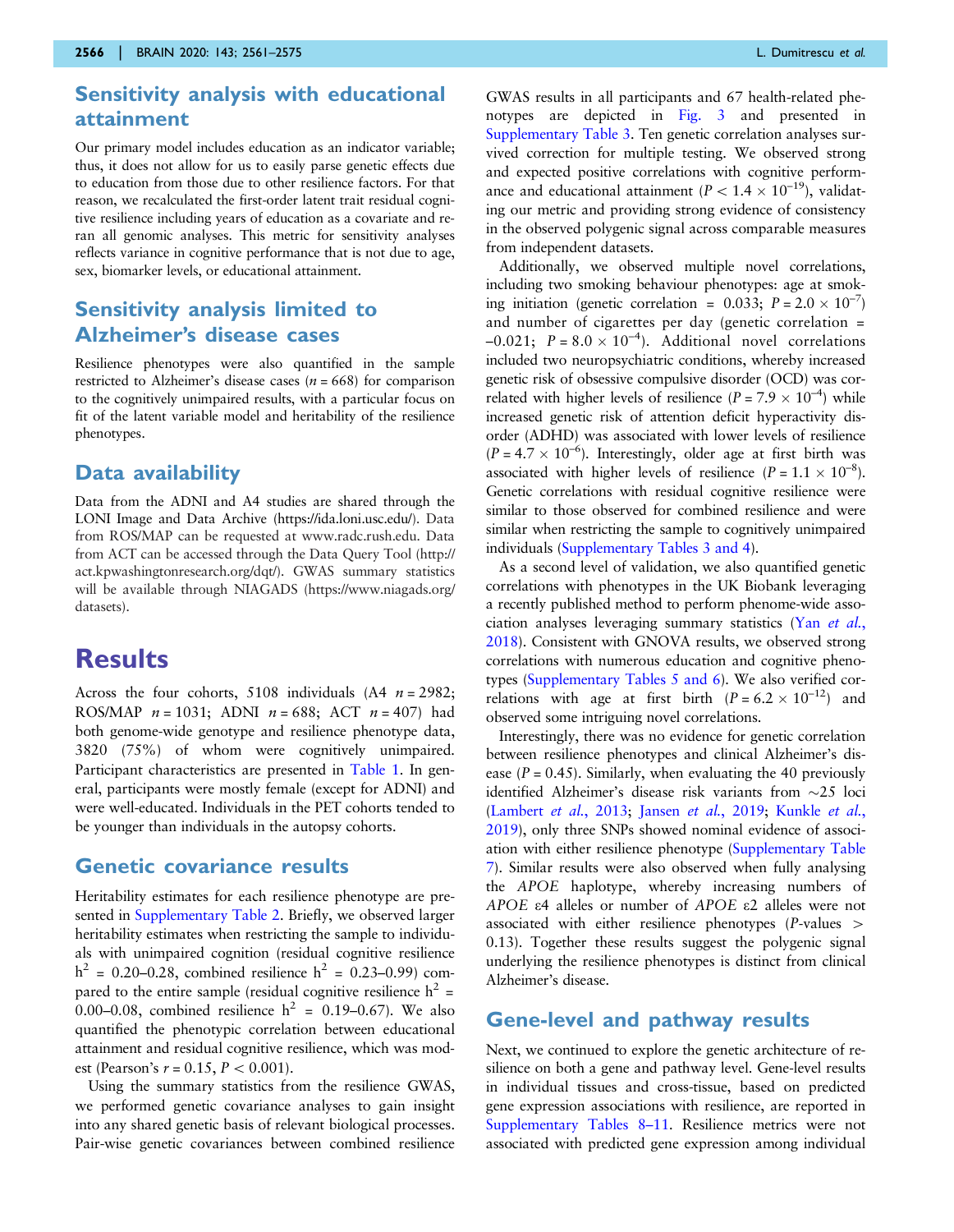#### <span id="page-6-0"></span>Table 1 Participant characteristics

|                                    | <b>Autopsy cohorts</b>           |                                                    |                                                                                                  | <b>PET</b> cohorts               |                   |                                                  | <b>Combined</b> |                                                    |                 |
|------------------------------------|----------------------------------|----------------------------------------------------|--------------------------------------------------------------------------------------------------|----------------------------------|-------------------|--------------------------------------------------|-----------------|----------------------------------------------------|-----------------|
|                                    | <b>ACT</b>                       |                                                    | <b>ROS/MAP</b>                                                                                   |                                  | <b>ADNI</b>       |                                                  | A <sub>4</sub>  |                                                    |                 |
|                                    | CU                               | All                                                | CU                                                                                               | All                              | CU                | All                                              | <b>CU/AII</b>   | CU                                                 | All             |
| Sample size                        | 284                              | 407                                                | 337                                                                                              | 1.031                            | 217               | 688                                              | 2980            | 3818                                               | 5108            |
| Female, $n$ $%$                    | 153(54)                          | 232(57)                                            | 217(64)                                                                                          | 672(52)                          | 107(49)           | 296(43)                                          | 1779(60)        | 2258(59)                                           | 2983(58)        |
| Age                                | $87.11 \pm 6.73$                 | $88.28 \pm 6.75$                                   | $86.99 \pm 6.62$                                                                                 | $89.43 \pm 6.51$                 | $76.46 \pm 6.34$  | $74.82 \pm 7.58$                                 |                 | $71.36 \pm 4.75$ $74.20 \pm 7.78$ $76.82 \pm 9.67$ |                 |
| Education                          |                                  | $14.92 \pm 2.99$ $14.71 \pm 3.04$ $16.56 \pm 3.78$ |                                                                                                  | $16.42 \pm 3.61$                 |                   | $16.38 \pm 2.68$ $16.19 \pm 2.71$                |                 | $16.76 \pm 2.68$ $16.57 \pm 2.86$ $16.44 \pm 2.98$ |                 |
| <b>Amyloid burden</b>              |                                  |                                                    |                                                                                                  |                                  |                   |                                                  |                 |                                                    |                 |
| CERAD, $n$ $%$                     |                                  |                                                    |                                                                                                  |                                  |                   |                                                  |                 |                                                    |                 |
| <b>None</b>                        | 84(29)                           | 106(26)                                            | 133(39)                                                                                          | 253(24)                          | $\qquad \qquad -$ |                                                  |                 |                                                    | 217(35)         |
| Sparse                             | 89(31)                           | 107(26)                                            | 39(12)                                                                                           | 97(9)                            | $\qquad \qquad -$ | -                                                |                 |                                                    | 128(21)         |
| Moderate                           | 63(22)                           | 94(23)                                             | 115(34)                                                                                          | 374 (36)                         | $\qquad \qquad -$ |                                                  |                 |                                                    | 178(29)         |
| Severe                             | 47(16)                           | 100(25)                                            | 50(15)                                                                                           | 307(30)                          | $\qquad \qquad -$ |                                                  |                 |                                                    | 97(26)          |
| <b>Standardized PET</b><br>amyloid |                                  |                                                    |                                                                                                  |                                  | $1.39 \pm 2.69$   | $2.19 \pm 3.05$                                  | $1.41 \pm 2.52$ | $1.41 \pm 2.52$                                    | $1.41 \pm 2.53$ |
| <b>Cognitive function</b>          |                                  |                                                    |                                                                                                  |                                  |                   |                                                  |                 |                                                    |                 |
| Harmonized<br>memory               | $0.31 \pm 0.57$                  | $-0.09 \pm 0.82$ 0.36 $\pm$ 0.47                   |                                                                                                  | $-0.60 \pm 1.01$ 0.81 $\pm$ 0.48 |                   | $0.30 \pm 0.69$                                  | $0.53 \pm 0.22$ | $0.53 \pm 0.22$                                    | $0.52 \pm 0.33$ |
| Harmonized execu-<br>tive function | $1.55 \pm 0.89$                  | $1.13 \pm 1.17$                                    | $1.39 \pm 0.82$                                                                                  | $0.58 \pm 1.12$                  | $2.89 \pm 0.88$   | $2.36 \pm 1.16$                                  |                 |                                                    | $1.83 \pm 1.07$ |
| <b>PACC</b>                        |                                  |                                                    |                                                                                                  |                                  |                   | $-0.31 \pm 2.93$ $-4.39 \pm 5.33$ $0.20 \pm 2.5$ |                 | $0.20 \pm 2.5$                                     | $0.17 \pm 2.53$ |
| <b>Resilience phenotypes</b>       |                                  |                                                    |                                                                                                  |                                  |                   |                                                  |                 |                                                    |                 |
| Residual cognitive<br>resilience   | $-0.04 \pm 0.89$ 0.24 $\pm$ 0.82 |                                                    | $4.8 \times 10^{-3} \pm 0.80 -0.17 \pm 0.9$                                                      |                                  | $0.22 \pm 1.37$   | $-0.54 \pm 1.33$ 0.06 $\pm$ 1.06                 |                 | $0.25 \pm 0.63$                                    | $0.06 \pm 1.05$ |
| Combined<br>resilience             |                                  |                                                    | $-0.19 \pm 0.47$ $-0.13 \pm 0.41$ $7.5 \times 10^{-4} \pm 0.53$ $-0.04 \pm 0.46$ $0.05 \pm 0.56$ |                                  |                   | $-0.15 \pm 0.46$ 0.04 $\pm$ 0.47                 |                 | $0.09 \pm 0.34$                                    | $0.02 \pm 0.49$ |

Age is age at death for autopsy cohorts and age at visit for PET cohorts. Values are mean ± standard deviation or number of samples (per cent of the group). CERAD = Consortium to Establish a Registry for Alzheimer's Disease; CU = cognitively unimpaired; PACC = Preclinical Alzheimer Cognitive Composite.

tissues or across tissues after Bonferroni correction for multiple testing. The most significant gene in the cross-tissue analyses was ZNF451, which was associated with combined resilience in individuals with unimpaired cognition at  $P < 6.6 \times 10^{-6}$  ([Supplementary Table 9](https://academic.oup.com/brain/article-lookup/doi/10.1093/brain/awaa209#supplementary-data)).

In pathway-level analyses using VEGAS2, no molecular pathways remained significant when correcting for multiple comparisons. However, when restricting to cognitively unimpaired participants in the combined resilience analysis, there was nominal evidence of enrichment in the amino acid metabolism pathway ( $P = 7.8 \times 10^{-5}$ , PANTHER database), the prolactin receptor signalling pathway ( $P = 8.2 \times 10^{-5}$ , Reactome database), and the dehydrogenase pathway  $(P = 1.4 \times 10^{-4}, PANTHER database).$ 

### Single-variant associations with resilience

Finally, we focused on single variant level analyses to identify novel genetic loci associated with resilience. Genomewide significant results are presented in [Fig. 4A](#page-8-0), and detailed results for all models are presented in [Supplementary Tables](https://academic.oup.com/brain/article-lookup/doi/10.1093/brain/awaa209#supplementary-data) [12–15.](https://academic.oup.com/brain/article-lookup/doi/10.1093/brain/awaa209#supplementary-data) When including all diagnoses in the GWAS, we did not observe any variants that reached statistical significance in either residual cognitive resilience or combined resilience analyses. When restricting analyses to individuals with unimpaired cognition, we identified a locus on chromosome 18 just upstream of the ATP8B1 gene that reached genomewide significance in combined resilience analyses [\(Fig. 4B\)](#page-8-0). More specifically, the minor allele of the index SNP at this locus (rs2571244; MAF = 0.08) was associated with lower levels of combined resilience ( $\beta$  = -0.11,  $P = 2.3 \times 10^{-8}$ ), and the direction of association was consistent across the PET and Autopsy datasets ([Fig. 4C\)](#page-8-0). No genome-wide associations were observed in the residual cognitive resilience analyses among participants with unimpaired cognition.

### Single-variant gene mapping and functional annotation

To characterize the molecular mechanisms of the genome-wide associated loci identified above, we used hundreds of functional genomics datasets to test for tissue-specific regulatory activity of these novel variants. The index SNP at the chromosome 18 locus (rs2571244) was strongly associated with prefrontal cortex methylation at multiple sites (Table 2), with the strongest association observed at a CpG site just upstream of ATPB81 (cg19596477;  $P = 2 \times 10^{-13}$ ; [Fig. 5\)](#page-9-0). SNPs in this region also showed statistically significant enrichment for enhancer sites in the Roadmap dataset in across multiple tissues, including brain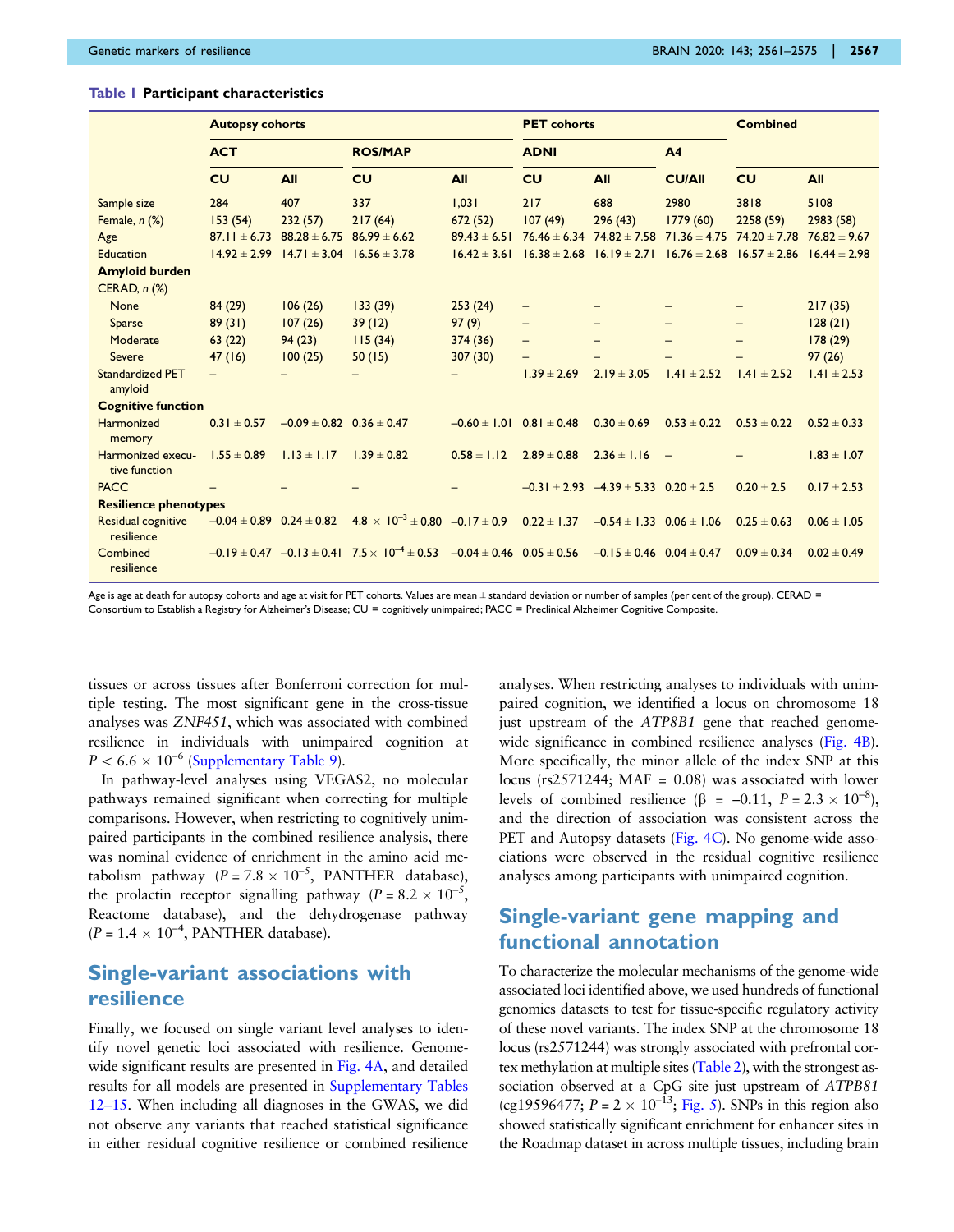<span id="page-7-0"></span>

Figure 3 Genome-wide genetic covariance results. Genetic covariances between combined resilience and 67 complex traits. Error bars represent 95% confidence intervals. FWE-P: corrected P-value based on the family-wise error rate. BMI = body mass index; HDL = high density lipoprotein; LDL = low density lipoprotein; pvRSA HF = peak-valley respiratory sinus arrhythmia, high frequency power; RMSSD = root mean square of successive differences; SDNN = standard deviation of the NN interval (NN interval is the interval between two heart beats).

and liver (adjusted  $P$ -values = 0.001). However, there was no evidence that rs2571244 functioned as an eQTL or hQTL in any of the databases.

### Sensitivity analyses with educational attainment

We reanalysed all residual cognitive resilience results leveraging a metric calculated with residuals from linear regression models covarying for years of education. Genetic covariance results are presented in [Supplementary Table 16](https://academic.oup.com/brain/article-lookup/doi/10.1093/brain/awaa209#supplementary-data). We observed only small changes in correlations with cognitive performance, psychiatric phenotypes, and smoking phenotypes. Interestingly though, when including individuals with clinical Alzheimer's disease in our analyses we did observe robust genetic correlation with Alzheimer's disease  $(P = 4 \times 10^{-27})$  and hippocampal volume  $(P = 1 \times 10^{-7})$ , suggesting that genetic architecture of residual cognitive resilience more closely resembles the genetic architecture of Alzheimer's disease when including education as a covariate.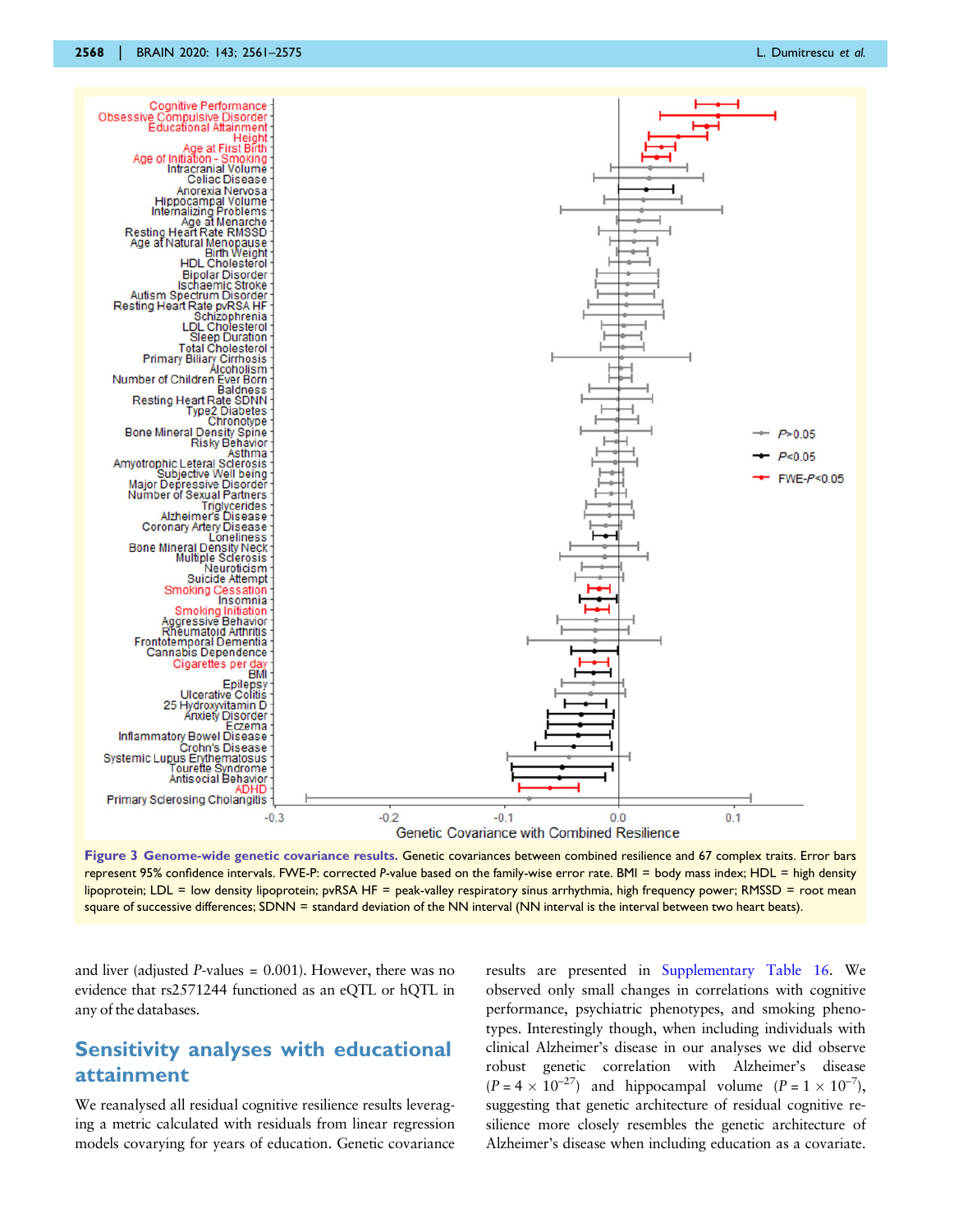<span id="page-8-0"></span>

Figure 4 Variant-level resilience GWAS results. (A) Manhattan plot of results from the GWAS analysis of combined resilience. GWAS significance (5  $\times$  10<sup>-8</sup>) is indicated by the red line, while suggestive significance (1  $\times$  10<sup>-5</sup>) is indicated by the blue line. (**B**) LocusZoom plot of the GWAS-significant locus on chromosome 18. Colours denote linkage disequilibrium with the most statistically significant SNP. (C) Forest plot for the top SNP on chromosome 18 is presented demonstrating consistent direction and magnitude of effect across the autopsy and PET datasets and within the component cohorts. The summary estimate at the bottom indicates the meta-analysis of the autopsy and PET combined datasets. CI = confidence interval.

In contrast to our primary results, we also observed an APOE e4 association with the education adjusted resilience metric, but only when including clinical Alzheimer's disease participants in the analysis, further highlighting a move towards the genetic architecture of Alzheimer's disease. Single variant results were largely consistent across the two phenotypes, with no genome-wide significant variants identified and the top identified variants in the primary analysis showing similar effects (rs27986 original  $\beta$  = 0.112, original  $P = 5 \times 10^{-7}$  compared to  $\beta = 0.105$ ,  $P = 1 \times 10^{-6}$ ). The variant identified in the combined resilience GWAS remained nominally significant in the education adjusted residual cognitive resilience analysis ( $rs2571244$ ,  $P = 0.0006$ ), suggesting that association is not driven entirely by educational attainment.

### Sensitivity analyses limited to Alzheimer's disease cases

Model fit was comparable in the latent variable model limited to Alzheimer's disease cases [\(Supplementary material\)](https://academic.oup.com/brain/article-lookup/doi/10.1093/brain/awaa209#supplementary-data). However, we did not observe significant heritability in the autopsy (h<sup>2</sup> < 0.001, P = 0.5) or PET (h<sup>2</sup> < 0.001, P = 0.5) dataset for either resilience trait. When combining across datasets heritability remained non-significant ( $h^2 = 0.11$ ,  $P = 0.38$ ) likely due to the limited sample size. In GWAS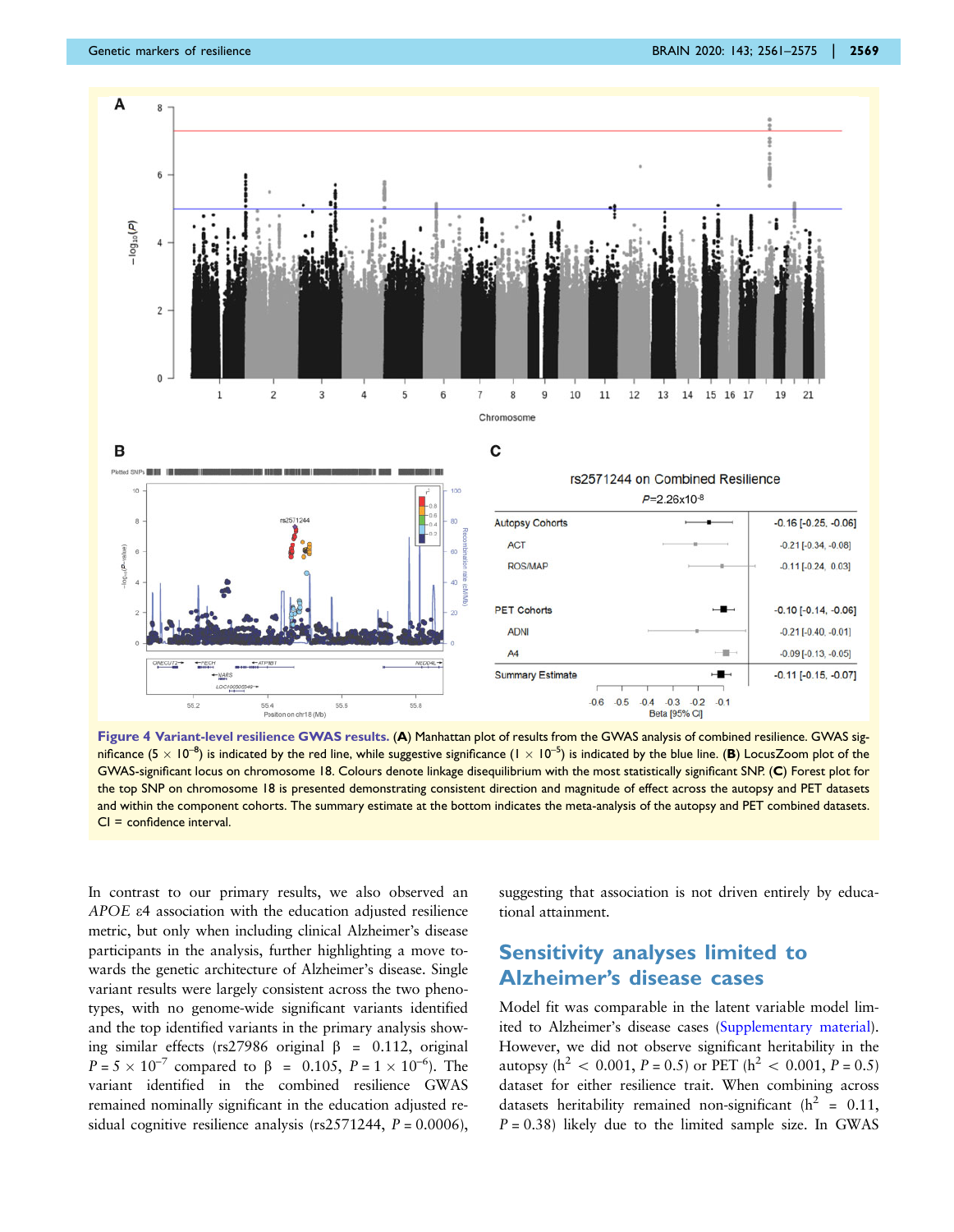#### <span id="page-9-0"></span>Table 2 Methylation targets for rs2571244

| <b>CpG site</b> | CpG start position Spearman's $\rho$ |         |                                |
|-----------------|--------------------------------------|---------|--------------------------------|
|                 | cg19596477 18:55472454               | 0.33    | $2.24 \times 10^{-13}$         |
| cg16310513      | 8:55471075                           | 0.17    | $1.79 \times 10^{-4}$          |
|                 | cg16141316 18:55469758               | $-0.12$ | 8.14 $\times$ 10 <sup>-3</sup> |

The most significant methylation targets for rs2571244 (18:55473651) in dorsolateral prefrontal cortex are presented.



Figure 5 Functional annotation of resilience GWAS results. The minor allele of rs2571244 (T) is associated with decreased methylation at the CpG site cg19596477.

analysis, we did not observe any statistically significant loci, and the top variant identified in unimpaired participants was non-significant in Alzheimer's disease cases (rs2571244,  $\beta = -0.01$ ,  $P = 0.72$ ).

# **Discussion**

We completed a large genetic analysis of resilience to Alzheimer's disease neuropathology and identified a number of variants, genes, and functional pathways that are associated with protection from the downstream consequences of neuropathology. Our results implicate genetic drivers of educational attainment, smoking behaviours, and neuropsychiatric phenotypes in Alzheimer's disease resilience; highlight a novel resilience locus on chromosome 18; and implicate metabolism in the liver as a molecular contributor to resilience. Notably, the genetic architecture of resilience appears to be distinct from the genetic architecture of clinical Alzheimer's disease, with no observed genetic correlation and nominal contributions of APOE on resilience, suggesting that a focus on the molecular contributors to resilience may highlight novel pathways for therapeutic development.

### Resilience scores are genetically correlated with education, neuropsychiatric, and smoking phenotypes

Results from genetic correlation analyses provided validation of the genetic signals we observed in this analysis and highlighted a number of important biological processes in the aetiology of resilience. As expected, we observed strong genetic correlations with educational attainment, cognitive performance, and several education-related traits. It is also interesting that we observed some hormone and smoking related traits, although both may be confounded by educational attainment making interpretation challenging. In the case of the smoking traits, genetic risk for smoking and a younger age of initiating smoking was associated with lower levels of resilience, consistent with epidemiological associa-tions between smoking and dementia (Tyas et al.[, 2003](#page-14-0); Peters *et al.*[, 2008](#page-14-0)). In the case of hormone-related phenotypes, an older age of first birth, last birth, and menopause (nominal association in GNOVA and UK Biobank) was correlated with higher resilience scores. Similar associations at the phenotypic level have been reported previously, with an older age at menopause correlated with protection from cog-nitive decline ([McLay](#page-14-0) et al., 2003; Ryan et al.[, 2009](#page-14-0), [2014](#page-14-0)). Interestingly, we and others have published extensively on sex differences in the downstream consequences of neuro-pathology ([Buckley](#page-13-0) et al., 2018; [Deming](#page-13-0) et al., 2018; [Hohman](#page-13-0) et al., 2018; [Dumitrescu](#page-13-0) et al., 2019; [Mahoney](#page-13-0) et al.[, 2019](#page-13-0)). The present results suggest that hormone changes in older adulthood may contribute to susceptibility to cognitive decline, but more work is needed to disentangle the potential contribution of educational attainment on these observed genetic correlations.

In addition, we observed notable genetic correlations with neuropsychiatric phenotypes including ADHD and OCD. Interestingly, genetic risk for OCD was associated with higher resilience scores, while genetic risk for ADHD was associated with lower resilience. Although there is some literature suggesting a potential link between ADHD and dementia, it is challenging because of the symptomatic overlap of the two conditions in adulthood [\(Callahan](#page-13-0) et al., 2017). Interestingly, the genetic correlation appears to be driven by a locus on chromosome 6 that shows suggestive association in both the combined resilience GWAS and ADHD GWAS [\(Supplementary Fig. 1](https://academic.oup.com/brain/article-lookup/doi/10.1093/brain/awaa209#supplementary-data)). The top SNP in each GWAS at this locus (rs141547796 in ADHD and rs283562 in the resilience GWAS) are both eQTLs for the TFAP2B gene involved in neural crest cell differentiation, suggesting this transcription factor may play a role in both ADHD and resilience to Alzheimer's disease. Less work has characterized the association between OCD and dementia, but the limited literature suggests OCD is a risk factor for dementia [\(Dondu](#page-13-0) et al.,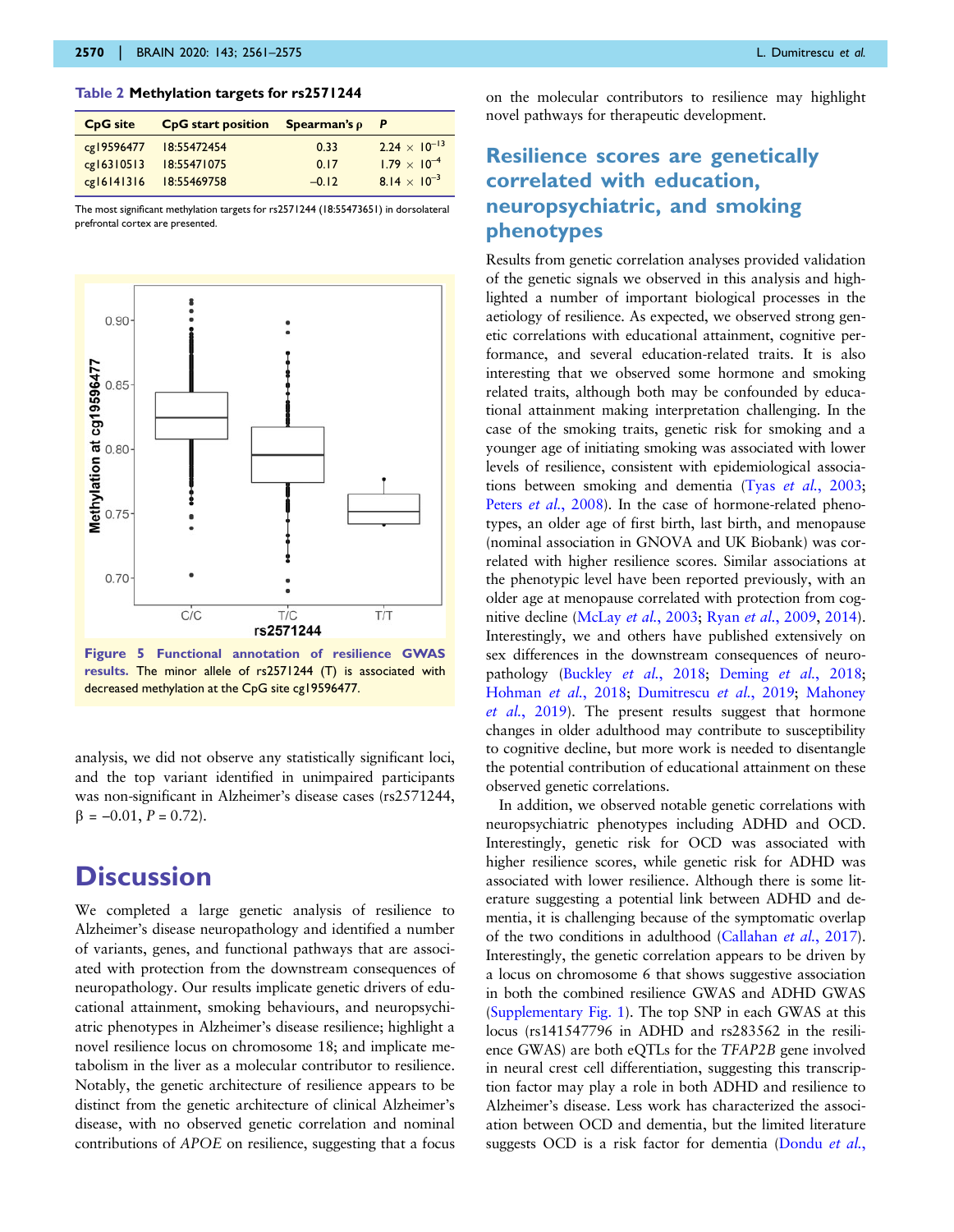[2015](#page-13-0)). Thus, it is quite interesting that we observed a positive genetic correlation between OCD and resilience here, suggesting a potential protective role. When comparing the GWAS results, we were unable to determine an obvious overlapping locus driving this correlation [\(Supplementary](https://academic.oup.com/brain/article-lookup/doi/10.1093/brain/awaa209#supplementary-data) [Fig. 2](https://academic.oup.com/brain/article-lookup/doi/10.1093/brain/awaa209#supplementary-data)). Past work has highlighted a strong negative genetic correlation between OCD and metabolic phenotypes including body mass index, hip circumference, smoking, triglycerides, and insulin levels (Dondu et al.[, 2015](#page-13-0)). OCD and ADHD also show a similar opposing genetic correlation with educational attainment, so it may be that the genetic correlation between these psychiatric conditions and resilience is secondary to metabolic or educational attainment phenotypes, but it is an area ripe for future investigation.

#### Heritability of resilience phenotypes

Our combined heritability analysis of resilience phenotypes suggested a range of 4–24% narrow-sense heritability with fairly stable estimates and reasonable standard errors. That said, we observed larger standard errors and larger swings in point estimates in cognitively impaired individuals, likely due to the known limitations of the mixed-effects approach at smaller sample sizes. Larger sample sizes will ultimately be needed to solidify heritability estimates across disease stages, measures of neuropathology, and cohort studies. The present results suggest a modest heritability consistent with many polygenic complex traits, with the most stable estimates observed across studies for the residual cognitive resilience phenotype among cognitively normal participants.

#### Variants near ATP8B1 are associated with resilience

Our top variant level association was observed on chromosome 18 in relation to the combined resilience score, which pools information from residual and proxy measures of reserve. The cluster of SNPs associated with combined resilience localized just upstream of ATP8B1, and the top SNP was robustly associated with methylation at a site also just upstream of ATP8B1. Interestingly, prefrontal cortex methylation at this site was strongly associated with combined resilience scores in the ROS/MAP dataset, particularly among rs2571244 minor allele carriers, further implicating methylation as a potential biological driver at this locus. ATP8B1 encodes the protein aminophospholipid translocase, which is critical for maintaining bile acid homeostasis in the liver (Bull *et al.*[, 1998](#page-13-0)). For that reason, we also performed *post* hoc analyses using recently quantified metabolomic measures of 15 bile acids from serum samples in ADNI and observed that the variant was nominally associated with five bile acids, including taurocholic acid (TCA), glycolithocholic acid (GLCA), glycocholic acid (GCA), taurodeoxycholic acid (TDCA), and taurochenodeoxycholic acid (TCDCA)  $(P < 0.05;$  [Supplementary Table 17](https://academic.oup.com/brain/article-lookup/doi/10.1093/brain/awaa209#supplementary-data)). Moreover, we observed significant associations between GLCA and TDCA on combined resilience, whereby higher levels of these bile acids were associated with lower levels of resilience ([Supplementary Table 18\)](https://academic.oup.com/brain/article-lookup/doi/10.1093/brain/awaa209#supplementary-data). Bile acids have emerged as a potential biological contributor to Alzheimer's disease, with recent work reporting differential abundance in Alzheimer's disease cases compared to controls in both blood and brain (Nho et al.[, 2019\)](#page-14-0), and other work reporting associations with biomarkers of Alzheimer's disease neuropathology (Nho et al.[, 2019\)](#page-14-0). Notably, both GLCA and TDCA were reported to have robust associations with hippocampal atrophy and glucose hypometabolism. The present findings therefore suggest genetic variation that predisposes some individuals towards a more detrimental bile acid state may also increase susceptibility to cognitive decline. The exact causal pathway of such bile acid effects is difficult to infer. Notably, the methylation QTL that we observed for rs2571244 was in prefrontal cortex, suggesting effects could be through brain, but there is a pressing need to better understand the gut-liver-brain axis and determine whether associations with cognitive ageing and dementia are driven by metabolic processes in liver, gut, brain, or all three tissues.

While we did not observe strong associations with Alzheimer's disease-relevant loci, we did observe nominal associations with the SPI1 and NME8 loci in candidate analyses, both of which have been implicated in a number of Alzheimer's disease endophenotypes ([Rosenthal and](#page-14-0) [Kamboh, 2014](#page-14-0); [HuaNg](#page-13-0) et al., 2017). SPI1 encodes a transcription factor that regulates many Alzheimer's disease-rele-vant genes and pushes back age of onset [\(HuaNg](#page-13-0) et al., [2017](#page-13-0)). The function of NME8 is less well understood but may confer risk through oxidative stress pathways. Regardless, there remains only weak evidence that variants contributing to Alzheimer's disease drive notable variation in cognitive performance after accounting for amyloid levels.

### Pathway analyses highlight metabolism

While variant-level results implicate the metabolic processes in the liver, enrichment results highlight the related branched chain amino acid (BCAA) and dehydrogenase molecular pathways. Although the role of BCAAs in Alzheimer's disease onset and progression is unclear, several studies have supported a connection. A previous GWAS study showed that SNPs associated with increased isoleucine plasma levels were also associated with Alzheimer's disease [\(Larsson and](#page-13-0) [Markus, 2017\)](#page-13-0). However, metabolomic studies have shown that increased serum concentration of BCAAs are associated with decreased Alzheimer's disease risk [\(Tynkkynen](#page-14-0) et al., [2018](#page-14-0)). Particularly, increased serum valine was associated with decreased rates of cerebral atrophy and cognitive de-cline [\(Toledo](#page-14-0) et al., 2017). Deficits in brain BCAA metabolism have been proposed to contribute to the onset and progression of Alzheimer's disease in mice, and increased circulating BCAAs have been hypothesized to increase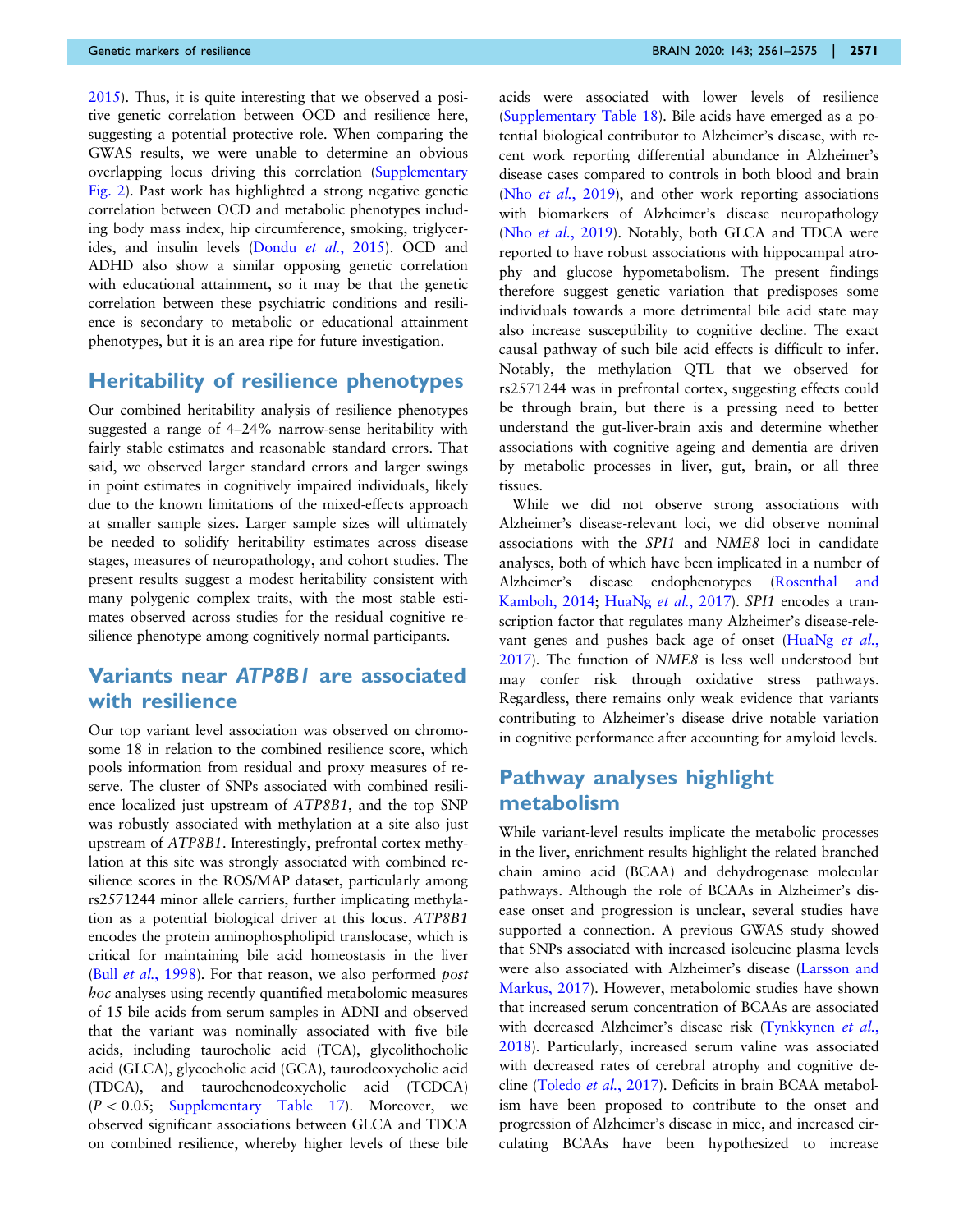neuronal mTOR signalling, leading to hyperphosphorylated tau pathology (Li et al.[, 2018](#page-13-0)).

Several components of dehydrogenase pathways have been implicated to play a role in dysfunctional oxidative stress handling in Alzheimer's disease [\(Martins](#page-13-0) et al., 1986). Inhibition of alpha-ketoglutarate, pyruvate, and alcohol dehydrogenases by amyloid beta is thought to contribute to mitochondrial and metabolic dysfunction associated with Alzheimer's disease (Casley et al.[, 2002;](#page-13-0) [Yan and Stern,](#page-14-0) [2005\)](#page-14-0). Alpha-ketoglutarate dehydrogenase complex expression and activity is reduced in the temporal cortex of Alzheimer's disease brains and is thought to reduce energy metabolism, contributing to neurodegeneration [\(Mastrogiacoma](#page-13-0) et al., 1996).

### Contributions of the genetic architecture of educational attainment

Our sensitivity analyses focused on differentiating the contribution of educational attainment from the contribution of residual cognitive resilience. A few notable results emerged including the consistent genetic correlation with a number of psychiatric phenotypes and smoking phenotypes even when statistically adjusting for educational attainment. Similarly, our primary variant-level results appeared to be attenuated but comparable. In contrast to those consistent results, we did note an interesting shift in the genetic correlation between residual cognitive resilience and Alzheimer's disease relevant phenotypes when covarying for years of education, including a nominal association with APOE that was not present in the unadjusted analyses. This striking shift occurs despite the high correlation between the primary phenotype and the education-adjusted phenotype (Pearson's  $r = 0.96$ ), highlighting how even subtle alterations in the underlying latent variable model can have substantial implications on the genetic architecture. While increasing sample size will be important to increase statistical power, it will also be important to explore residual metrics phenotypically to understand the predictive value added by incorporating or removing variance associated with classic proxy measures of cognitive reserve such as educational attainment.

#### Differences across diagnostic groups

It is notable that our only genome-wide variant level result was identified in cognitively normal participants. Given the differences in the proportion of cases to controls across datasets, this result may simply reflect a reduction in the phenotypic heterogeneity across data sources, and the large proportion of individuals who were cognitively normal. However, the interpretation of results in cognitively normal participants is also challenging as a slightly smaller percent of variance is explained among cognitively unimpaired participants (6–20%; [Supplementary material](https://academic.oup.com/brain/article-lookup/doi/10.1093/brain/awaa209#supplementary-data)) and a large proportion of the participants will never go on to show

symptoms of Alzheimer's disease. In our previous work, higher combined resilience did predict protection from conversion to Alzheimer's disease even among cognitively normal participants, suggesting these metrics are relevant to protection across the diagnostic spectrum [\(Hohman](#page-13-0) et al., [2016](#page-13-0)b). Yet, it is likely that small variance explained by the genomic loci identified has limited clinical utility, and that additional work to understand the degree to which the heritable component of resilience contributes to longitudinal protection from Alzheimer's disease and cognitive decline. Increasing the availability of longitudinal outcomes in large datasets with biomarkers and genomic data will allow for a more comprehensive characterization of genetic contributors to resilience.

#### Strengths and limitations

This project has multiple strengths including the large, well characterized cohorts, the deep phenotypic data that allowed for a quantification of residual cognitive performance given level of amyloidosis, and the comprehensive follow-up analyses highlighting novel genes and pathways contributing to resilience. The study is not without limitations. Our sample was restricted to non-Hispanic white individuals who were healthy and highly educated, limiting generalizability beyond such populations. Additionally, while we were able to fully harmonize cognitive data within the autopsy and PET analyses separately, subtle differences in the scores across autopsy and PET remain possible due to limited availability of item anchors across all cohorts. Further, we were limited to crosssectional analyses, which leave open the possibility that some individuals will later develop more severe pathology or cognitive impairment. Additional measures of neuropathology, particularly tau and cerebrovascular pathology, may have explained additional variance in cognitive performance and is an important area for future work. Moreover, the lack of extensive neuropsychological protocols in some datasets limited our ability to investigate other cognitive domains (e.g. language or visuospatial abilities). Finally, while this is the largest analysis of the genetic predictors of residual cognition completed to date, we remained underpowered to detect single variant effects, particularly at a low minor allele frequency. Continued efforts to pool, harmonize, and analyse biomarker, autopsy, and neuropsychological data from larger, more representative cohorts will be needed to characterize the genetic architecture of resilience more fully.

# **Conclusions**

We completed a large analysis of genetic resilience to Alzheimer's disease and highlight several novel biological pathways that may protect the brain from the downstream consequences of amyloidosis. Our results implicate genetic drivers of bile acid homeostasis, vascular and metabolic risk factors, and neuropsychiatric conditions in Alzheimer's disease resilience.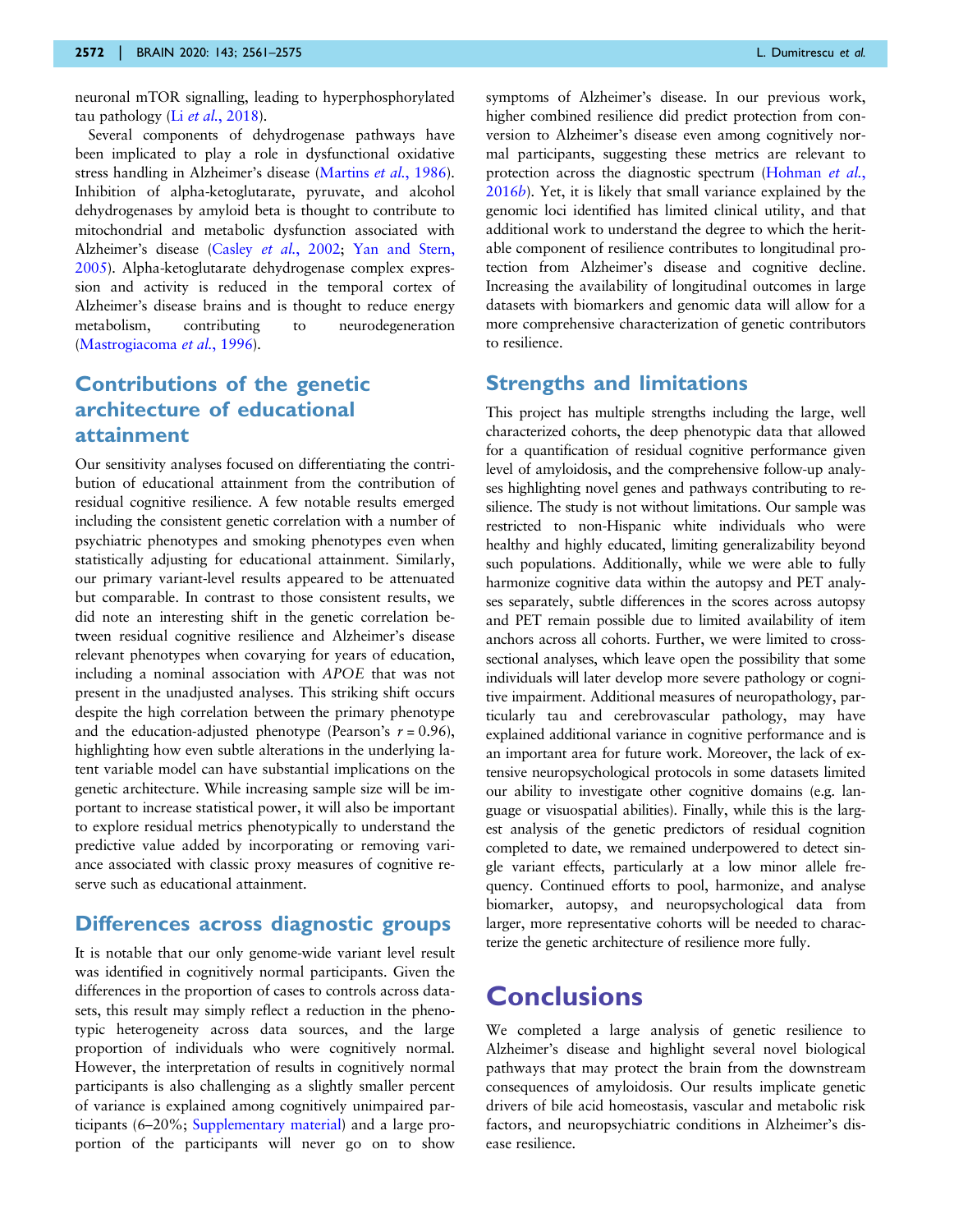# Acknowledgements

The results published here are in part based on data obtained from the AMP-AD Knowledge Portal (doi:10.7303/ syn2580853). MSBB data were generated from post-mortem brain tissue collected through the Mount Sinai VA Medical Center Brain Bank and were provided by Dr Eric Schadt from Mount Sinai School of Medicine. MayoRNAseq data were provided by the following sources: The Mayo Clinic Alzheimer's Disease Genetic Studies, led by Dr Nilufer Ertekin-Taner and Dr Steven G. Younkin, Mayo Clinic, Jacksonville, FL using samples from the Mayo Clinic Study of Aging, the Mayo Clinic Alzheimer's Disease Research Center, and the Mayo Clinic Brain Bank. Study data includes samples collected through the Sun Health Research Institute Brain and Body Donation Program of Sun City, Arizona. The Brain and Body Donation Program is supported by the National Institute of Neurological Disorders and Stroke (U24NS072026 National Brain and Tissue Resource for Parkinson's Disease and Related Disorders), the National Institute on Aging (P30-AG19610 Arizona Alzheimer's Disease Core Center), the Arizona Department of Health Services (contract 211002, Arizona Alzheimer's Research Center), the Arizona Biomedical Research Commission (contracts 4001, 0011, 05-901 and 1001 to the Arizona Parkinson's Disease Consortium) and the Michael J. Fox Foundation for Parkinson's Research. Data were generated as part of the CommonMind Consortium supported by funding from Takeda Pharmaceuticals Company Limited, F. Hoffman-La Roche Ltd and NIH grants R01-MH085542, R01-MH093725, P50-MH066392, P50-MH080405, R01- MH097276, RO1-MH075916, P50-M096891, P50- MH084053S1, R37-MH057881, AG02219, AG05138, MH06692, R01-MH110921, R01-MH109677, R01- MH109897, U01-MH103392, and contract HHSN271201300031C through IRP NIMH. Brain tissue for the study was obtained from the following brain bank collections: the Mount Sinai NIH Brain and Tissue Repository, the University of Pennsylvania Alzheimer's Disease Core Center, the University of Pittsburgh NeuroBioBank and Brain and Tissue Repositories, and the NIMH Human Brain Collection Core. CMC Leadership: Panos Roussos, Joseph Buxbaum, Andrew Chess, Schahram Akbarian, Vahram Haroutunian (Icahn School of Medicine at Mount Sinai), Bernie Devlin, David Lewis (University of Pittsburgh), Raquel Gur, Chang-Gyu Hahn (University of Pennsylvania), Enrico Domenici (University of Trento), Mette A. Peters, Solveig Sieberts (Sage Bionetworks), Thomas Lehner, Stefano Marenco, Barbara K. Lipska (NIMH). Data collection and sharing for this project was funded by the Alzheimer's Disease Neuroimaging Initiative (ADNI) (National Institutes of Health Grant U01 AG024904) and DOD ADNI (Department of Defense award number W81XWH-12-2-0012). ADNI is funded by the National Institute on Aging, the National Institute of Biomedical Imaging and Bioengineering, and through generous contributions from the following: AbbVie, Alzheimer's Association; Alzheimer's Drug Discovery Foundation; Araclon Biotech; BioClinica, Inc; Biogen Inc Cambridge, MA 02139, provided support for genotyping of the A4 Study cohort; Bristol-Myers Squibb Company; CereSpir, Inc; Cogstate; Eisai Inc; Elan Pharmaceuticals, Inc; Eli Lilly and Company; EuroImmun; F. Hoffmann-La Roche Ltd and its affiliated company Genentech, Inc; Fujirebio; GE Healthcare; IXICO Ltd; Janssen Alzheimer Immunotherapy Research & Development, LLC; Johnson & Johnson Pharmaceutical Research & Development LLC; Lumosity; Lundbeck; Merck & Co., Inc; Meso Scale Diagnostics, LLC; NeuroRx Research; Neurotrack Technologies; Novartis Pharmaceuticals Corporation; Pfizer Inc; Piramal Imaging; Servier; Takeda Pharmaceutical Company; and Transition Therapeutics. The Canadian Institutes of Health Research is providing funds to support ADNI clinical sites in Canada. Private sector contributions are facilitated by the Foundation for the National Institutes of Health (www.fnih.org). The grantee organization is the Northern California Institute for Research and Education, and the study is coordinated by the Alzheimer's Therapeutic Research Institute at the University of Southern California. ADNI data are disseminated by the Laboratory for Neuro Imaging at the University of Southern California. The Alzheimer's Disease Genetics Consortium supported genotyping, and data processing of samples through National Institute on Aging (NIA) grants U01- AG032984. Data for this study were prepared, archived, and distributed by the National Institute on Aging Alzheimer's Disease Data Storage Site (NIAGADS) at the University of Pennsylvania (U24-AG041689-01). Additional data collection and sharing for this project was funded by the Alzheimer's Disease Metabolomics Consortium (National Institute on Aging R01-AG046171, RF1-AG051550 and 3U01-AG024904-09S4).

# Funding

This research was supported in part by K01-AG049164, R01-AG059716, R21-AG05994, K12-HD043483, K24- AG046373, HHSN311201600276P, S10-OD023680, R01- AG034962, R01-NS100980, R01-AG056534, P30- AG010161, R01-AG057914, R01-AG15819, R01- AG17917, R13-AG030995, U01-AG061356, U01- AG006781, K99-AG061238, U01-AG46152, Howard Hughes Medical Institute James H. Gilliam Fellowship for Advanced Study (FEC), F31-AG059345 (FEC), UL1- TR000445 and the Vanderbilt Memory & Alzheimer's Center. Data collection was supported through funding by NIA grants P50-AG016574, P50-AG005136, R01- AG032990, U01-AG046139, R01-AG018023, U01- AG006576, U01-AG006786, R01-AG025711, R01- AG017216, R01-AG003949, P30-AG19610, U01- AG024904, U01-AG032984, U24-AG041689, R01- AG046171, RF1-AG051550, 3U01-AG024904-09S4, NINDS grant R01-NS080820, CurePSP Foundation, and support from Mayo Foundation.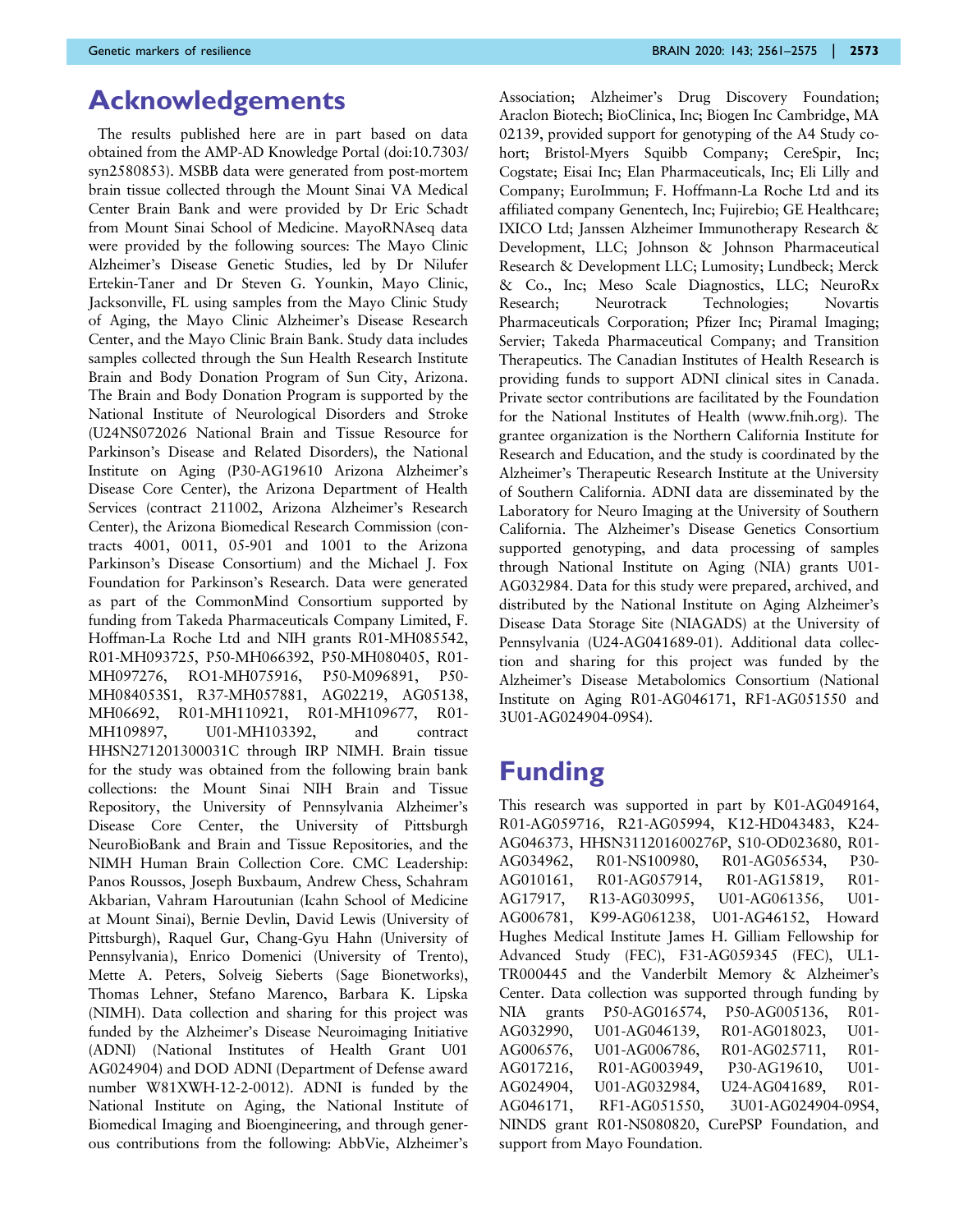# <span id="page-13-0"></span>Competing interests

R.A.S. receives research funding from Eli Lilly and Janssen and has served as a paid consultant to AC Immune, Biogen, Janssen, and Neurocentria. A.J.S. receives [F18]Flortaucipir (AV-1451) precursor support from Avid Radiopharmaceuticals. E.B.L. reports royalties from UpToDate. J.A.S. reports personal fees from Avid Radiopharmaceuticals and from Navidea Biopharmaceuticals. The remaining authors report no competing interests.

# Supplementary material

[Supplementary material](https://academic.oup.com/brain/article-lookup/doi/10.1093/brain/awaa209#supplementary-data) is available at *Brain* online.

# References

- Amlie-Wolf A, Tang M, Mlynarski EE, Kuksa PP, Valladares O, Katanic Z, et al. INFERNO: inferring the molecular mechanisms of noncoding genetic variants. Nucl Acids Res 2018; 46: 8740–53.
- Bennett DA, Buchman AS, Boyle PA, Barnes LL, Wilson RS, Schneider JA. Religious orders study and rush memory and aging project. J Alzheimers Dis 2018; 64: S161–S89.
- Boyle PA, Yu L, Leurgans SE, Wilson RS, Brookmeyer R, Schneider JA, et al. Attributable risk of Alzheimer's dementia attributed to age-related neuropathologies. Ann Neurol 2019; 85: 114–24.
- Buckley RF, Mormino EC, Amariglio RE, Properzi MJ, Rabin JS, Lim YY, et al. Sex, amyloid, and APOE  $\varepsilon$ 4 and risk of cognitive decline in preclinical Alzheimer's disease: findings from three well-characterized cohorts. Alzheimer's Dementia 2018; 14: 1193–203.
- Bull LN, van Eijk MJ, Pawlikowska L, DeYoung JA, Juijn JA, Liao M, et al. A gene encoding a P-type ATPase mutated in two forms of hereditary cholestasis. Nat Genet 1998; 18: 219–24.
- Callahan BL, Bierstone D, Stuss DT, Black SE. Adult ADHD: risk factor for dementia or phenotypic mimic? Front Aging Neurosci 2017; 9: 260.
- Casley CS, Canevari L, Land JM, Clark JB, Sharpe MA. Beta-amyloid inhibits integrated mitochondrial respiration and key enzyme activities. J Neurochem 2002; 80: 91–100.
- Crane PK, Trittschuh E, Mukherjee S, Saykin AJ, Sanders RE, Larson EB, et al. Incidence of cognitively defined late-onset Alzheimer's dementia subgroups from a prospective cohort study. Alzheimers Dement 2017; 13: 1307–16.
- Deming Y, Dumitrescu L, Barnes LL, Thambisetty M, Kunkle B, Gifford KA, et al. Sex-specific genetic predictors of Alzheimer's disease biomarkers. Acta Neuropathol 2018; 136: 857–72.
- Dondu A, Sevincoka L, Akyol A, Tataroglu C. Is obsessive-compulsive symptomatology a risk factor for Alzheimer-type dementia? Psychiatry Res 2015; 225: 381–6.
- Dumitrescu L, Mayeda ER, Sharman K, Moore AM, Hohman TJ. Sex difference in the genetic architecture of Alzheimer's disease. Curr Genet Med Rep 2019; 7: 13–21.
- Franzmeier N, Ren J, Damm A, Monté-Rubio G, Boada M, Ruiz A, et al. The BDNF Val66Met SNP modulates the association between beta-amyloid and hippocampal disconnection in Alzheimer's disease. Mol Psychiatry 2019: 1.
- Gamazon ER, Zwinderman AH, Cox NJ, Denys D, Derks EM. Multitissue transcriptome analyses identify genetic mechanisms underlying neuropsychiatric traits. Nat Genet 2019; 51: 933–40.
- Hohman TJ, Dumitrescu L, Barnes LL, Thambisetty M, Beecham GW, Kunkle B, et al. Sex-specific effects of Apolipoprotein E with cerebrospinal fluid levels of tau. JAMA Neurol 2018.
- Hohman TJ, Dumitrescu L, Cox NJ, Jefferson AL. Genetic resilience to amyloid related cognitive decline. Brain Imaging Behav 2016a; 11: 401–9.
- Hohman TJ, Koran MEI, Thornton-Wells TA, Initiative AN. Genetic variation modifies risk for neurodegeneration based on biomarker status. Front Aging Neurosci 2014a; 6: 183.
- Hohman TJ, Koran MI, Thornton-Wells TA. Genetic modification of the relationship between phosphorylated tau and neurodegeneration. Alzheimers Dement 2014b; 10: 637–45.
- Hohman TJ, McLaren DG, Mormino EC, Gifford KA, Libon DJ, Jefferson AL. Asymptomatic Alzheimer disease: defining resilience. Neurology 2016b; 87: 2443–50.
- Huang K-L, Marcora E, Pimenova A, Di Narzo A, Kapoor M, Jin SC, et al. A common haplotype lowers PU.1 expression in myeloid cells and delays onset of Alzheime's disease. Nat Neurosci 2017; 20: 1052–61.
- Jansen IE, Savage JE, Watanabe K, Bryois J, Williams DM, Steinberg S, et al. Genome-wide meta-analysis identifies new loci and functional pathways influencing Alzheimer's disease risk. Nat Genet 2019; 51: 404–13.
- Kukull WA, Higdon R, Bowen JD, McCormick WC, Teri L, Schellenberg GD, et al. Dementia and Alzheimer disease incidence: a prospective cohort study. Arch Neurol 2002; 59: 1737–46.
- Kunkle BW, Grenier-Boley B, Sims R, Bis JC, Damotte V, Naj AC, et al. Genetic meta-analysis of diagnosed Alzheimer's disease identifies new risk loci and implicates  $A\beta$ , tau, immunity and lipid processing. Nat Genet 2019; 51: 414–30.
- Lambert JC, Ibrahim-Verbaas CA, Harold D, Naj AC, Sims R, Bellenguez C, et al. Meta-analysis of 74,046 individuals identifies 11 new susceptibility loci for Alzheimer's disease. Nat Genet 2013; 45: 1452–8.
- Larsson SC, Markus HS. Branched-chain amino acids and Alzheimer's disease: a Mendelian randomization analysis. Sci Rep 2017; 7: 13604.
- Li H, Ye D, Xie W, Hua F, Yang Y, Wu J, et al. Defect of branchedchain amino acid metabolism promotes the development of Alzheimer's disease by targeting the mTOR signaling. Biosci Rep 2018; 38: BSR20180127.
- Liu JZ, Mcrae AF, Nyholt DR, Medland SE, Wray NR, Brown KM, et al. A versatile gene-based test for genome-wide association studies. Am J Hum Genet 2010; 87: 139–45.
- Lu Q, Li B, Ou D, Erlendsdottir M, Powles RL, Jiang T, et al. A powerful approach to estimating annotation-stratified genetic covariance via GWAS summary statistics. Am J Hum Genet 2017; 101: 939–64.
- Mahoney ER, Dumitrescu L, Moore AM, Cambronero FE, De PLJ, Koran MEI, et al. Brain expression of the vascular endothelial growth factor gene family in cognitive aging and Alzheimer's disease. Mol Psychiatry 2019: doi: 10.1038/s41380-019-0458-5.
- Martins RN, Harper CG, Stokes GB, Masters CL. Increased cerebral glucose-6-phosphate dehydrogenase activity in Alzheimer's disease may reflect oxidative stress. J Neurochem 1986; 46: 1042–5.
- Mastrogiacoma F, Lindsay JG, Bettendorff L, Rice J, Kish SJ. Brain protein and alpha-ketoglutarate dehydrogenase complex activity in Alzheimer's disease. Ann Neurol 1996; 39: 592–8.
- Mirra SS, Heyman A, McKeel D, Sumi SM, Crain BJ, Brownlee LM, et al. The Consortium to Establish a Registry for Alzheimer's Disease (CERAD) Part II. Standardization of the neuropathologic assessment of Alzheimer's disease. Neurology 1991; 41: 479.
- Mishra A, Macgregor S. VEGAS2: software for more flexible genebased testing. Twin Res Hum Genet 2015; 18: 86–91.
- Mishra A, MacGregor S. A novel approach for pathway analysis of GWAS data highlights role of BMP signaling and muscle cell differentiation in colorectal cancer susceptibility. Twin Res Hum Genet 2017; 20: 1–9.
- Monsell SE, Mock C, Fardo DW, Bertelsen S, Cairns NJ, Roe CM, et al. Genetic comparison of symptomatic and asymptomatic persons with Alzheimer disease neuropathology. Alzheimer Dis Assoc Disord 2017; 31: 232–8.